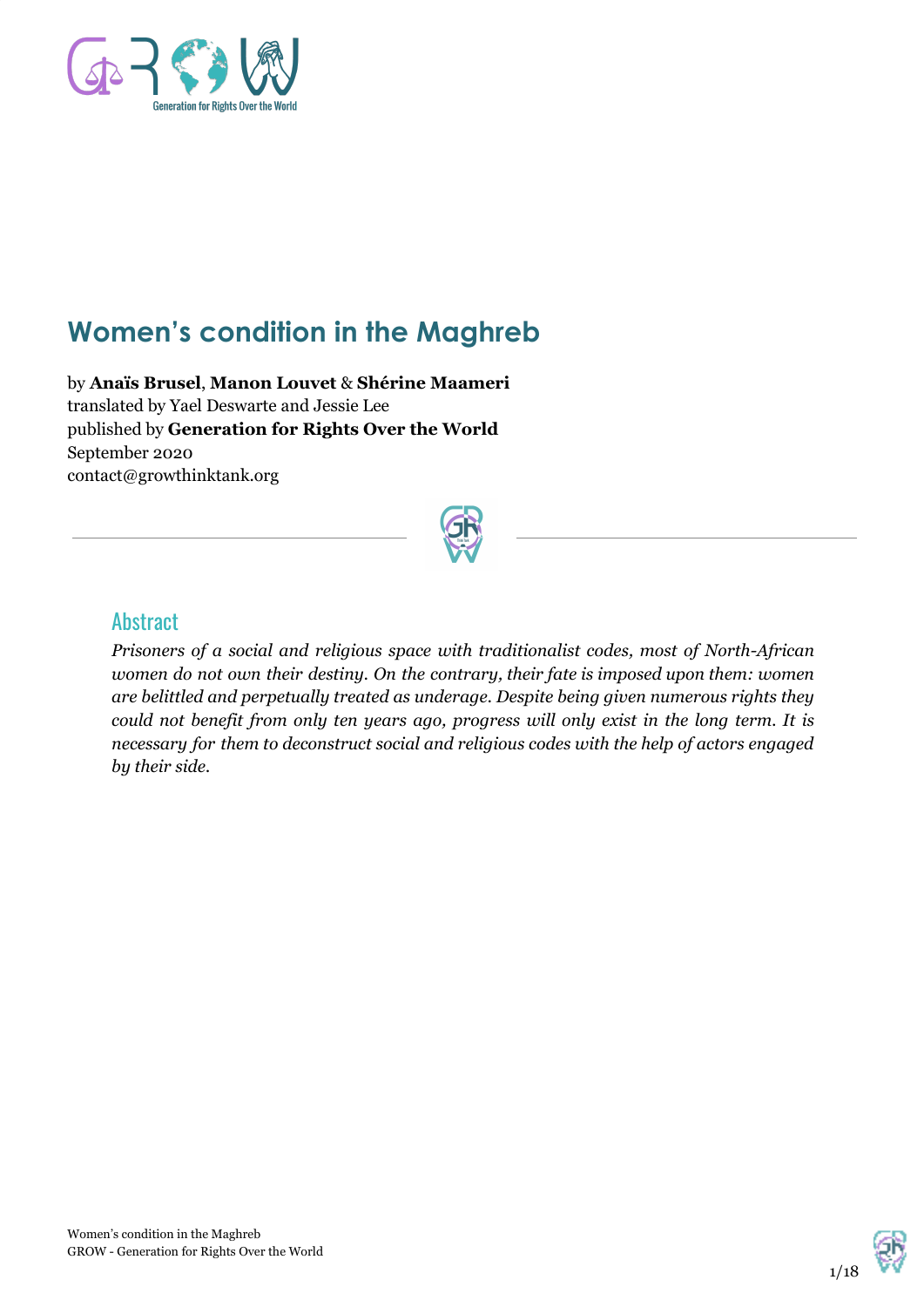

In 2017, nearly 300 people spoke up in Casablanca to denounce the collective sexual assault towards a woman in a bus. In Morocco, violences against women is "common currency"<sup>1</sup>, and even if some of them have been criminalised, there is still a jurisdictional void about this matter, proven largely by the increase of violence cases these last few years.

We will call "woman" anyone who considers themselves as one, although transidentity and intersexuation are both taboo topics and hidden matters in North-African countries. The fight for rights of North-African women can be compared to the fight of all women belonging to the islamic community. This struggle is not a recent one and it takes tenacity and bravery to obtain progress is this domain. Indeed, women realise they belong to a society that oppresses them and whose religious and patriarchal system is fixed in mores. Saudi Arabia, Egypt, Algeria, Marocco - to only cite those countries - are impregnated by this same feminist fight. However, our analysis will only concern 3 specific countries: Tunisia, Algeria - both parliamentary Republics<sup>2</sup>, and Morocco - a constitutional parliamentary Monarchy.

This topic occupies a central place in the present context since the years 2008-2010, at the beginning of the Arabe Spring in countries of the Maghreb, composed in the general consensus, of Morocco, Algeria and Tunisia. Inside this very territory, delimited by the Mediterranean Sea at the north and the Saharah in the south, it showed some progress in the behaviour of women along the years, leaving them in an underage position. Little by little, they have been able to express themselves more freely and manage to obtain the support of a community, attentive to the evolution of their rights.

Firstly, it seems important to study the present situation of women in the Maghreb. For that, we need to study both the Law and the Quran.

## THE FOUNDATION OF FEMININE CONSTRUCTION IN MAGHREB

## What does the Quran say about women?

#### **The principle of equality between men and women**

It is a widespread idea that the Quran affirmed men as superior to women. Yet, the texts present another reality. Indeed, women have always been considered as the equal of men. There is first of all in the text, a distinction between men and women in front of Allah. We can see it through the use of the term

[https://www.lci.fr/international/agression-sexuelle-collective-au-maroc-quand-on-est-une-femme-on-risque-d-etre-harcelee-o](https://www.lci.fr/international/agression-sexuelle-collective-au-maroc-quand-on-est-une-femme-on-risque-d-etre-harcelee-ou-violee-a-n-importe-quel-moment-tahani-brahma-2062206.html) [u-violee-a-n-importe-quel-moment-tahani-brahma-2062206.html](https://www.lci.fr/international/agression-sexuelle-collective-au-maroc-quand-on-est-une-femme-on-risque-d-etre-harcelee-ou-violee-a-n-importe-quel-moment-tahani-brahma-2062206.html) [Accessed 22 Aug. 2020].



<sup>1</sup> N.D. (2019). Agressions sur la voie publique : les chiffres de la DGSN. *lesiteinfo.com*. [online] 19 Sep. Available at: <https://www.lesiteinfo.com/maroc/agressions-sur-la-voie-publique-les-chiffres-de-la-dgsn/> [Accessed 22 Aug. 2020]. LAMLILI, N. (2017). Maroc : Les chiffres alarmants des violences faites aux femmes – Jeune Afrique. *jeuneafrique.com.* [online]

<sup>23</sup> Aug. Available at:

<https://www.jeuneafrique.com/467656/societe/maroc-les-chiffres-alarmants-des-violences-faites-aux-femmes> [Accessed 22 Aug. 2020].

TANGUY, Y. (2017). Agression sexuelle collective au Maroc : "Quand on est une femme, on risque d'être harcelée ou violée à n'importe quel moment". [online] *lci.fr*. 24 Aug. Available at:

<sup>2</sup> N.D. (n.d.) The World Factbook - Central Intelligence Agency. *cia.gov*. [online] Available at: <https://www.cia.gov/library/publications/the-world-factbook/> [Accessed 22 Aug. 2020].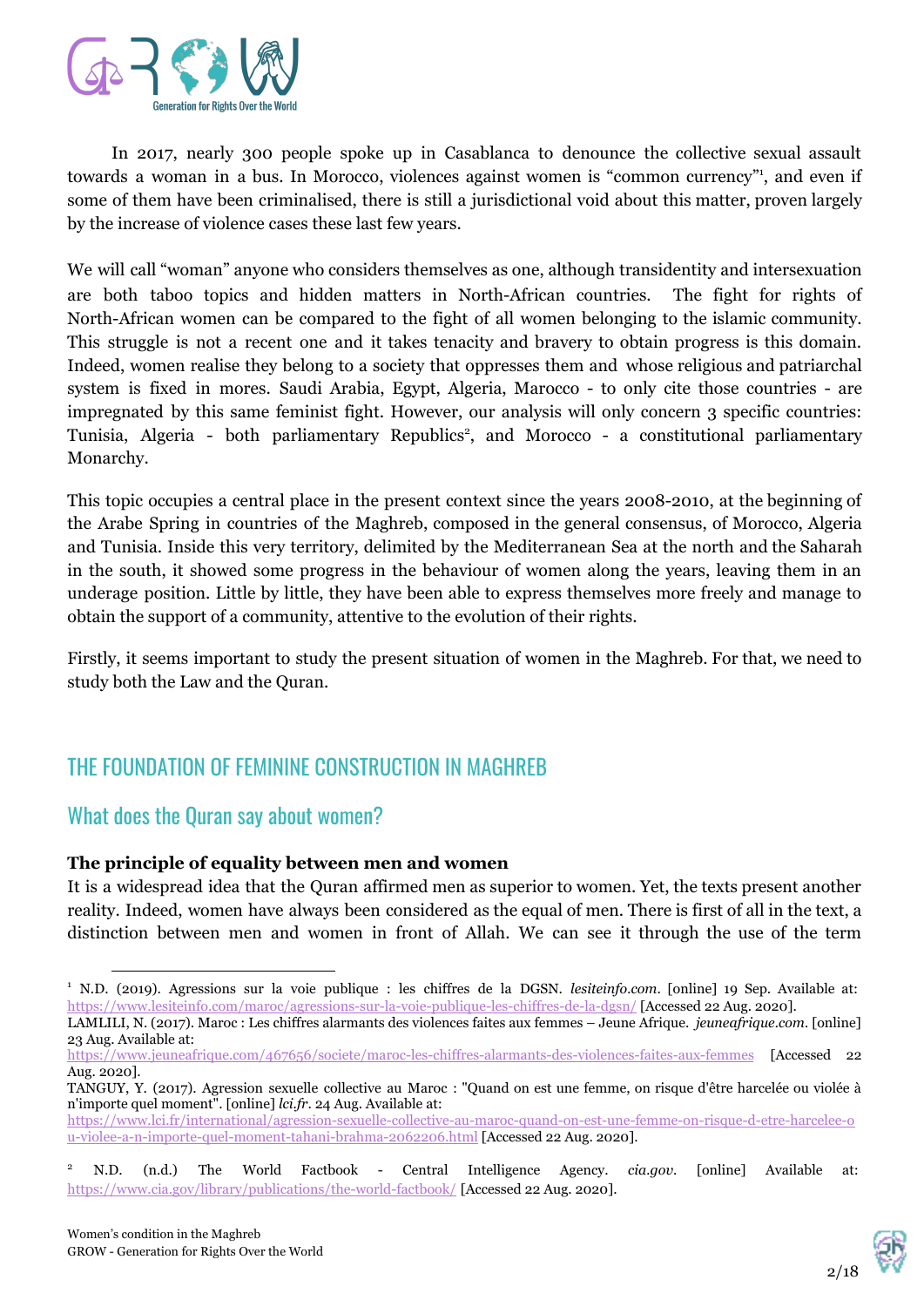

"believing women and men", furthermore through quranic verses as in the sura 4 verse 1, in which Allah says:

"O people! Fear your Lord, who created you from a single soul, and created from it its mate, and *propagated from them many men and women"*

Through this verse, we can well see that men and women have been created *"from a single soul"* and that they therefore form an equal and complementary half. We find again this notion of equality between genders is the sora 9 verse 71:

*"The believing men and believing women are friends of one another. They advocate virtue, forbid evil, perform the prayers, practice charity, and obey Allah and His Messenger. These—Allah will have mercy on them. Allah is Noble and Wise."*

Men and Women are described as "friends of one another", capable of determining what is " the virtue" and "the devil" in a society. No distinction is and will be made depending on their gender, the latter will be judged the same way and must accomplish the same duties.

#### **Violences against women**

A second common misconception would want the Quran to encourage domestic violence, specifying that the man might beat his wife if she disobeys. And a verse of the Quran is used to affirm it, verse 34 of the 4th sora:

"Men are the protectors and maintainers of women, as Allah has given some of them an advantage over *others, and because they spend out of their wealth. The good women are obedient, guarding what Allah would have them guard. As for those from whom you fear disloyalty, admonish them, and abandon* them in their beds, then strike them. But if they obey you, seek no way against them. Allah is Sublime, *Great."*

In this verse, if we stick to the standard translation, we observe that the man is superior to the woman, and that women must therefore obey their husband or they will be victim of domestic violence. Yet, this superiority is contradictory to everything we affirmed before, namely that the Quran preaches equality between genders. Furthermore, violence expressed goes also against the idea of "love and compassion" inside the couple as described in surah 30 verse 21.

The divergence here is caused by troubles of translation. Indeed, this misinterpretation concerning the idea of superiority and violence is essentially linked to three terms which can be translated differently<sup>3</sup>. They are:

- 1. *Qawwâmûn* which means "taking care of something", "assuming the responsibility of something", and which has been replaced in the standard translation by "are protectors and maintainers of".
- 2. *Ba'da hum 'alâ ba'din* whose translation above refers to an idea of superiority "has given some of them an advantage over others". Yet in the term *ba'din* nothing indicates that we are referring to women as "others", contrary to the use of the pronoun *hum*, representing "them", the men.
- 3. *Wa-dribû-hunna* which was translated literally by *wa,* "then"; *dribû*, "strike" et *hunna*, "them", giving "then strike them".Yet, the verb *daraba* possesses multiple significations as: "striking",



<sup>3</sup> Dr. AL AJAMÎ. (2018). Egalité homme-femmes selon le Coran et en Islam. *alajami.fr.* [online] 25 Jan. Available at: <https://www.alajami.fr/index.php/2018/01/25/egalite-homme-femme-selon-le-coran-et-en-islam/> [Accessed 31 Aug. 2020].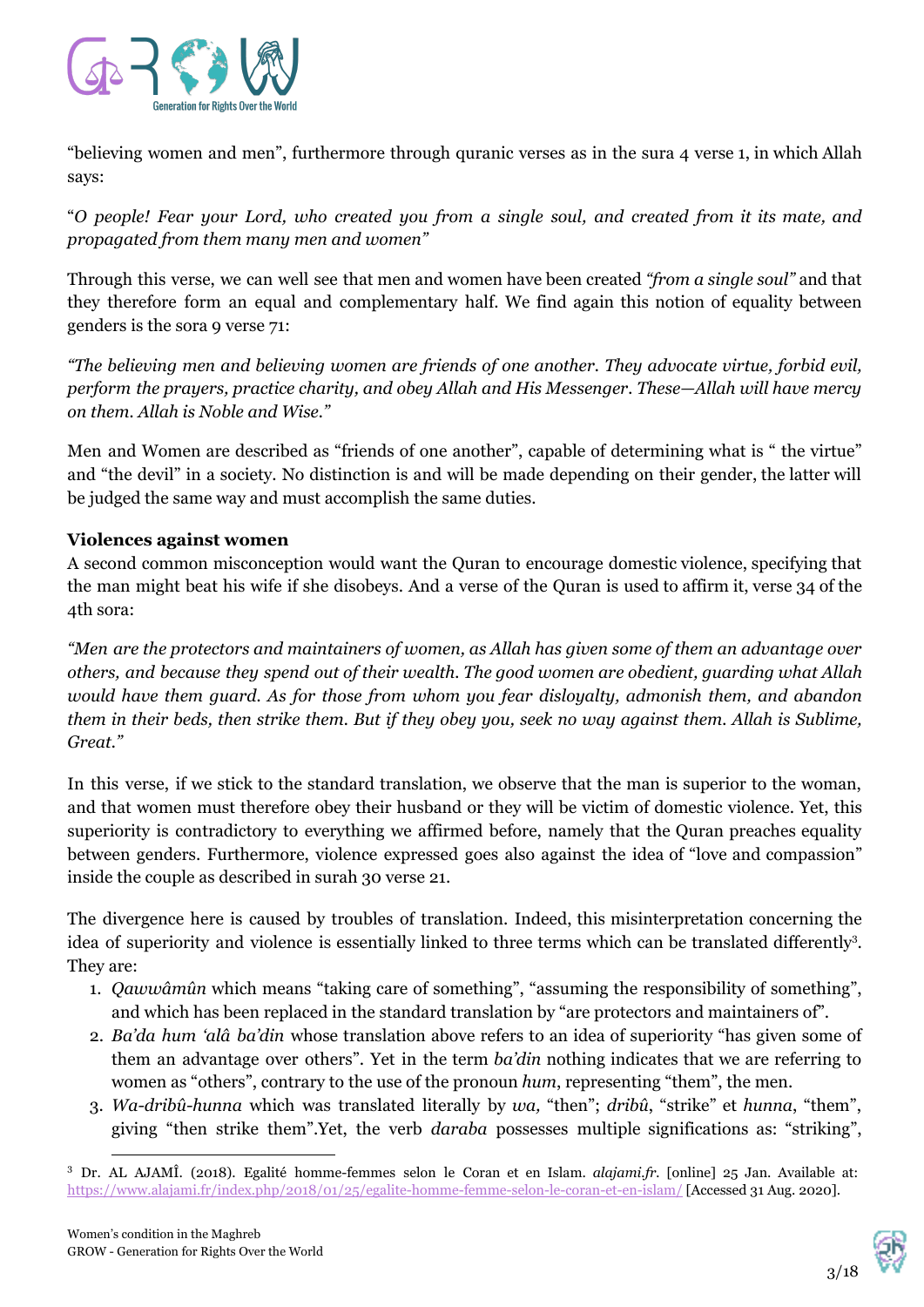

"proposing", "giving". Here namely, the meaning we are interested in is "to get away from". This translation corresponds better because it joins the idea of "compassion" inside the couple.

Once modifications have been made, we observe that the verse takes a whole other meaning and confirms that in no instance domestic violence is tolerated in the Quran.

"*Men have responsibilities towards women, as Allah has given some of them an advantage over others, and because they spend out of their wealth. The good women are obedient, guarding what Allah would have them guard. As for those from whom you fear disloyalty, admonish them, and abandon them in* their beds, then get away from them. But if they obey you, seek no way against them. Allah is Sublime, *Great."* 4

In addition, the prophet Mohamed is considered as the example to follow for every muslim believer. The latter never once hit his wives and encouraged his companions to do so: never again lay a hand on their wives. To finish, in an Islamic State, if a woman is beaten, she can ask a judge to dissolve her marriage. This shows well that Islam do not tolerate domestic violence.

#### **The notion of legacy**

This question of legacy leads to believe that there would be a natural inequality between men and women. Yet, the question is much more complex. Firstly, there is two notions to distinguish: the inheritance (*al-wasiya*) and the heritage (*al-warth*)<sup>5</sup>. Both are mentioned in the Quran. Allah advises that each one writes their will and testament before dying, particularly in sura 2 verse 180: *"It is decreed for you: when* death approaches one of you, and he leaves wealth, to make a testament in favor of the parents and the *relatives, fairly and correctly—a duty upon the righteous."*

This testament is left to one's assessment, everyone is free to act as they want. However Allah recommends that it will be done in favor of relatives of the deceased but also in favor of "orphans and the needy who share"*.* Additionally, the sharing of the inheritance must be done between men and women but no other distinction is given except: *"Men receive a share of what their parents and relatives leave,* and women receive a share of what their parents and relatives leave; be it little or much: a legal share" (sura 4 verse 7).

The idea of inequality between men and women therefore comes from the notion of heritage and from verse 11 of the 4th sura:

*"Allah instructs you regarding your children: The male receives the equivalent of the share of two* females. If they are daughters, more than two, they get two-thirds of what he leaves. If there is only one, she gets one-half. As for the parents, each gets one-sixth of what he leaves, if he had children. If he had no children, and his parents inherit from him, his mother gets one-third. If he has siblings, his mother



<sup>4</sup> Translation proposed by Dr. AL AJAMÎ. (2018). Egalité homme-femmes selon le Coran et en Islam. *alajami.fr.* [online] 25 Jan. Available at:

<https://www.alajami.fr/index.php/2018/01/25/egalite-homme-femme-selon-le-coran-et-en-islam/> [Accessed 31 Aug. 2020]. Translated again in English.

<sup>5</sup> Here, the inheritance refers to the testament written by ones in which they leave somebody something. The heritage is the goods available after the death, that are not mentioned in the testament. People therefore refer to coranic writings.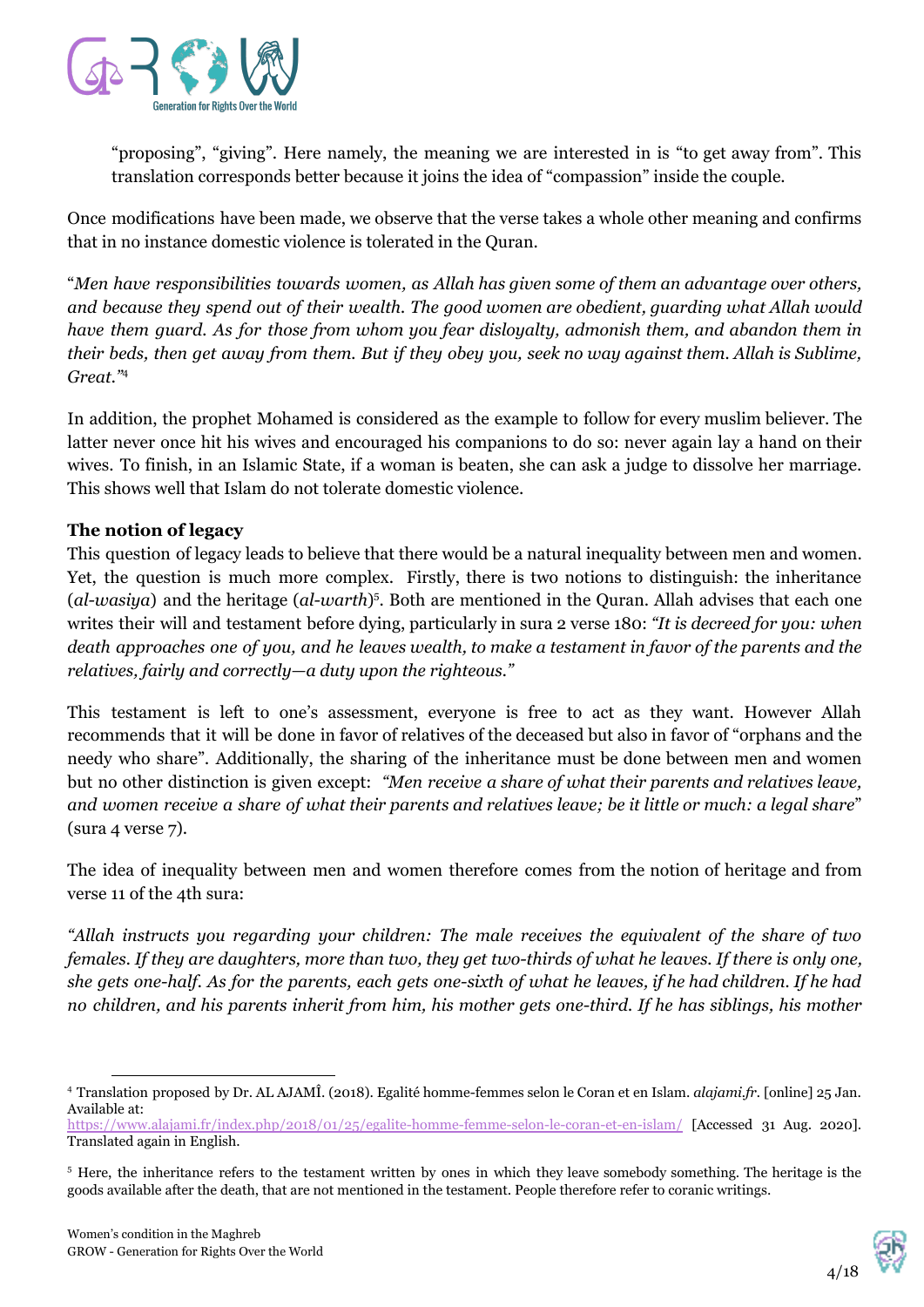

*gets one-sixth. After fulfilling any bequest and paying of debts. Your parents and your children—you* do not know which are closer to you in welfare. This is Allah's Law. Allah is Knowing and Judicious."

In the first sentence of this verse is said: "*The male receives the equivalent of the share of two females".* Hence the idea of inequality. Nevertheless, this notion of heritage is supposed to appear after the one of inheritance, as testifies this same verse: "*After fulfilling any bequest".* Even so the exegetical reading done by islamic jurists about the notion of inheritance put in the light the term of "heritage"under: *al-warth* and underestimated the importance of the "inheritance": *al-wasyya*.

## What does the Law say?

Numerous progresses have been made concerning women rights in those three states of the Maghreb, such as the recognition of the principle of equality between men and women, the access to high responsibility positions, especially in politics, for women or the criminalisation of domestic violence. However, progress is uneven between countries and laws are not perfect.

First of all, the countries who made the most progress is Tunisia who, contrary to Morocco or Algeria, abrogated the interdiction for women to marry non-muslims, and also prohibited polygamy. However, the country lately showed its limits of recognition of women rights. As a matter of fact, a draft bill on gender equality about heritage was discussed but negotiations were suspended after the election of Kaïs Saïed<sup>6</sup>, who wants to maintain the actual system, based on the Quran in which women can only inherit half of a man's part.

Also, one of the very first fights for women's rights in the Maghreb was the one demanding the recognition of domestic violences. In Algeria, the "law n°15/19 of december the 30th of 2015 criminalises domestic violence, street harassment, theft between spouses or dispossession, by the husband, of his wife's properties."<sup>7</sup>. This Law envisages gradual sanction for the aggressor dependent on the gravity of injuries inflicted to the victim. The maximum penalty is life imprisonment, if the victim dies. However this law has a flaw because it implements a "forgiveness clause", declaring that if the victim decides to forgive their aggressor, judicial proceedings can be terminated. Therefore, this clause creates risk of family and peer pressure upon the victim to retrieve their complaint.

Morocco too tried to fight against violences and improve women's life conditions through the bill draft 103.13. However, this bill draft adopted in 2018 was judged insufficient by the "Federation of the Democratic League for Women's Rights" (FLDDF in french), especially because it did not recognise marital rape. In December 2018, Tanger's Court recognised for the first time a marital rape as a crime. This decision was largely applauded and seen as a sign of progress, even so the law was never edited and



<sup>6</sup> Former Jurist then independent candidate to the presidential elections in Tunisia, he claims to be "against the system". On October the 13th of 2019, he is elected as President with 72,71% of the votes.

<sup>7</sup> BESSAIDI, N. (2017). Droits des femmes en Algérie : Les lois progressent mais pas les mentalités. *[middleeasteye.net.](https://www.middleeasteye.net/fr/opinion-fr/droits-des-femmes-en-algerie-les-lois-progressent-mais-pas-les-mentalites)* [online] 31 Jul. Available at:

<https://www.middleeasteye.net/fr/opinion-fr/droits-des-femmes-en-algerie-les-lois-progressent-mais-pas-les-mentalites> [Accessed 31 Aug. 2020]. Translated again in english.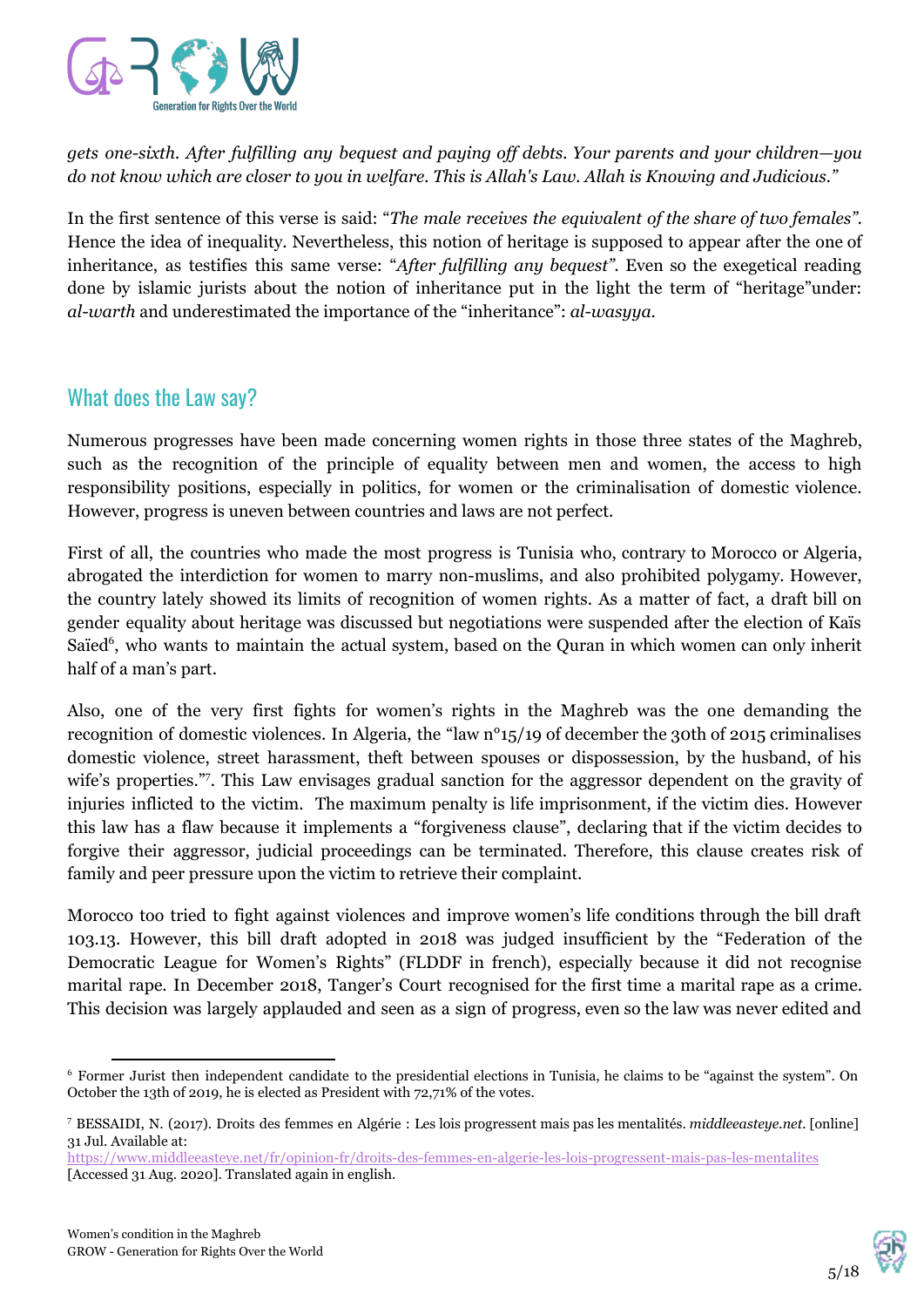

still exists as it today. Despite the United Nation Organisation 's denunciation (UN), a legal void about marital rape still exists in the Maroccan Law.

Meanwhile, Tunisia possesses one of the most complete Laws about domestic violences. It criminalises marital rapes and abolishes marriage between a rapist and their victim. What is still lacking however is a good access to information and "the presence of human and financials means to applies procedures as the law demands it", as explains Karima Brini, in charge of the Manara center and the Association Women and Citizenship of the city of Kef (north-west of Tunisia).<sup>8</sup> This lack of means is a recurrent problem in Maghreb, because even if some women have a strong will to press charges against their aggressor, they wonder where they will be taken charge of once judicial proceedings will begin.

## The role of mores and social pressure

Although the Quran promotes equality between genders and countries of the Maghreb have made some progress on the topic of women's rights, the condition of women does not seem to evolve much. How can we explain this paradox? To answer this question, we need to take a closer look at the society in the Maghreb, how it operates, and the norms and values promoted within it. Because even if the law is an important vector of change and it allows the promotion of political fights, there still exist informal rules and anchored ways of thinking , preventing real change from happening. Yet without deconstructing those mentalities and without social changes, the condition of women is hard to improve.

First of all, it is important to recall that there has been a development in the Maghreb of what we could call a culture of religion, manifesting itself through two words: *haram* ( حَرَام ) "what is religiously forbidden" and *aib* ( عیب" (what is culturally inappropriate". Those two terms are generally perceived as identical, as if they had the same meaning and the same consequences 9 . Yet it is not true: what is *haram* responds to the religious domain and *aid* has to do with social rules; what is prohibited on a social/cultural level.

Women from the Maghreb are victims of continual social pressure in public spaces as much as in their private sphere. Their behaviour, the way they dress are strictly inspected and monitored. The Algerian writer Amine Zaoui express this pressure of which women are daily victims: "*the female body is also under the permanent inspection of neighbors, in the rear-view mirror of the taxi driver, under the gaze of the neighborhood's grocer, insulted by university's doctors in conferences, judged by the security* agent of the establishment. Above all, it is cursed weekly in the lectures of the Great prayer every *Friday!*"<sup>10</sup> The society of Maghreb has a moralistic social tendency manifesting through everything that is *aib.* It is indeed common for young girls and women to be prevented from doing something because of the "what will be said" if one were to see her act or dressed in such or such wat. It is a matter of honor,



<sup>8</sup> BLAISE, L. (2019). Violences faites aux femmes en Tunisie : un an après la loi. *middleeasteye.net*. [online] 1 Feb. Available at: <https://www.middleeasteye.net/fr/reportages/violences-faites-aux-femmes-en-tunisie-un-apres-la-loi> [Accessed 23 Aug. 2020].

<sup>9</sup> TEDWomen2015. (2015). *MURABIT Alaa - What my religion really says about women*. *ted.com.* [online] May. Available at: [https://www.ted.com/talks/alaa\\_murabit\\_what\\_my\\_religion\\_really\\_says\\_about\\_women#t-720872](https://www.ted.com/talks/alaa_murabit_what_my_religion_really_says_about_women#t-720872) [Accessed 30 Aug. 2020].

<sup>10</sup> ZAOUI, A. (2017). Le corps féminin entre beylek et habou. *liberte-algerie.com.* [online] 17 Aug. Available at: <https://www.liberte-algerie.com/chronique/le-corps-feminin-entre-beylek-et-habous-392> [Accessed 31 Aug. 2020].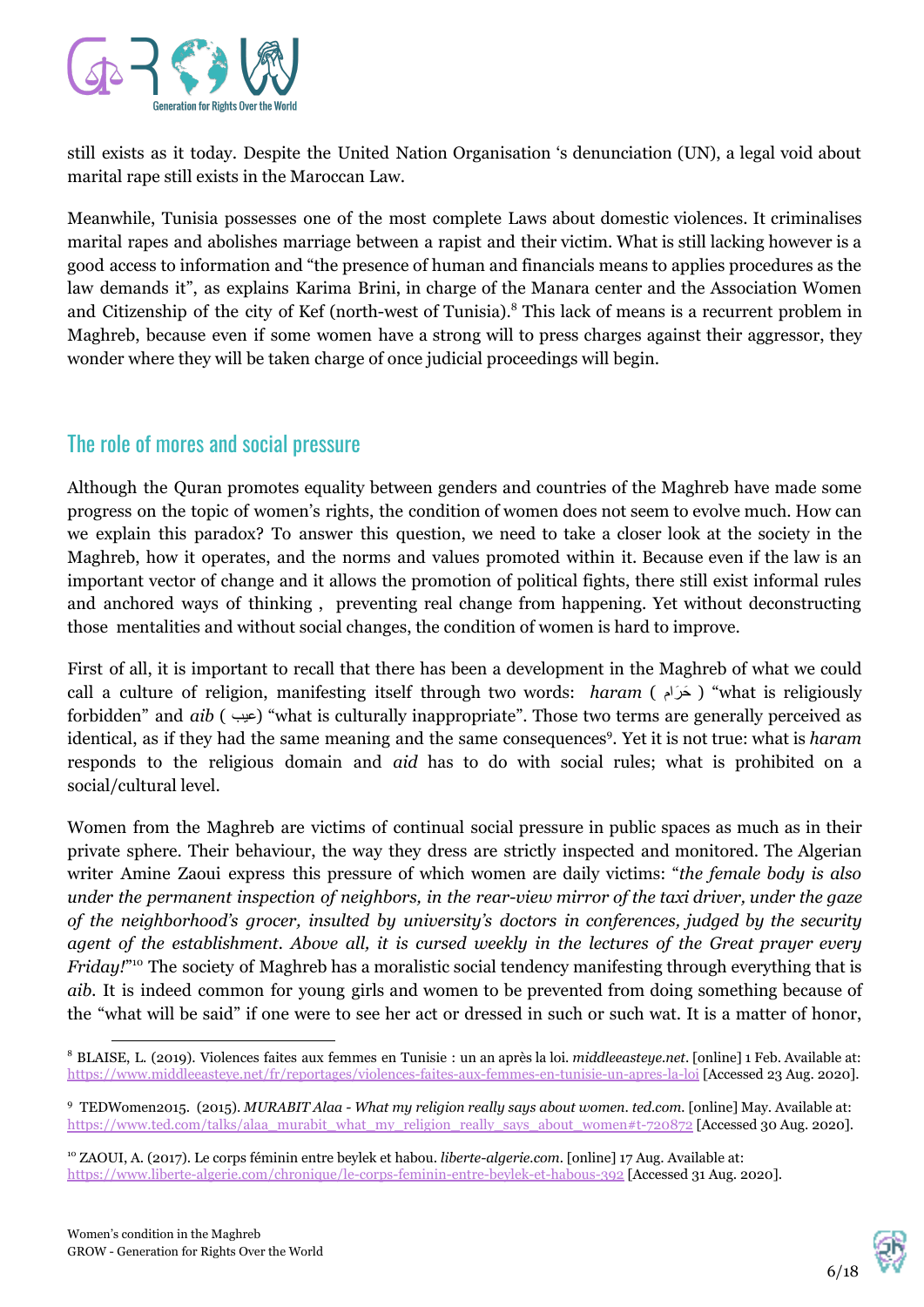

hers but especially that of her family or her husband. It is because, as the writer Kamel Daoud explains, a woman is generally "*perceived as a source of imbalance, she is only respected when she is defined in a property relationship, as the wife of X or the daughter of Y.*" She represents a stake of virility of men, 11 she is a representation of family values.

Alongside with the social pressure concerning the image they reflect, women are also daily victims of harassment on the streets. In Morocco, a case of street harassment made a particular impact, leading to a general indignation. On July the 31st of 2017 in Tanger, a group of men coming out of a theater started chasing a woman, in panic who was trying to escape. The publication of a video led to a wave of anger inside the population but also from the media. Thus, the journal *La Dépèche*, untitled its article of 1 August 2017: "Sexual harassment, a notion sport in Morocco?"<sup>12</sup> Yassine Jamali explained, in an opinion column for *L'Economiste,* that *"*the street in Morocco represents a place of humiliation and violence for women, it is undeniable, unless every woman of the countries is a mythomaniac<sup>713</sup>. The problem of harassment is partly explained by a pervasive sexual frustration where the female body becomes the object of desire and fantasy. Nadia Naïr, a teacher at the University of Tetouan, explains that this frustration is mainly linked to the fact that in these countries "*relations outside marriage, adultery and homosexuality are punished with imprisonment*" . Kamel Daoud also explains that everyone "*likewise* 14 *hopes to live a love story*", however "*we prevent the mechanics of dating, seduction and flirting by monitoring women, by over-investing in the question of their virginity and by giving powers to the morality police. We would even pay surgeons to repair the hymens.*" We no longer dare to speak of 15 love, public displays of affection are not encouraged, all this has gradually become *aib*, taboo, and all these phenomena promote this frustration.

In addition, in the Maghreb there is a strong opposition of modernity by social conservatism. When we talk about social conservatism, we basically mean the difficulty in changing mentalities. Of course, women have rights, but when they are in the private sphere, women find themselves in a position of inferiority. This is what Nourredine Bessadi, teacher-researcher at the Mouloud-Mammeri University of Tizi Ouzou explains, in her article: "*Algerian women are citizens in the public sphere but find themselves in a situation of serious inferiority within the family unit*" . In his article, he also shows the impact of 16

15 *Ibid*.



<sup>11</sup> DAOUD, K. (2016). Opinion | La misère sexuelle du monde arabe. *Nytimes.com*. [online] Available at: <https://www.nytimes.com/2016/02/14/opinion/sunday/la-misere-sexuelle-du-monde-arabe.html> [Accessed 31 Aug. 2020].

<sup>12</sup> GONZALEZ, M. (2017). MAROC : Youssef Roudaby, "Harcèlement sexuel, un sport national au Maroc?", *ladépêche*, 1 Aug. 2017. *lemahgreb.org*. [online] 2 Aug. Available at:

[http://www.lemaghreb.org/fr/maroc-youssef-roudaby-harcelement-sexuel-un-sport-national-au-maroc-la-depeche-le-1-aout-2](http://www.lemaghreb.org/fr/maroc-youssef-roudaby-harcelement-sexuel-un-sport-national-au-maroc-la-depeche-le-1-aout-2017/) [017/](http://www.lemaghreb.org/fr/maroc-youssef-roudaby-harcelement-sexuel-un-sport-national-au-maroc-la-depeche-le-1-aout-2017/) [Accessed 31 Aug. 2020].

<sup>13</sup> JAMALI, Y. (2017). Marocaines, au péril de la modernité. *leconomiste.com*. [online] 15 Sep. Available at: <https://www.leconomiste.com/article/1017479-marocaines-au-peril-de-la-modernite> [Accessed 31 Aug. 2020].

<sup>14</sup> MATMATI, M. (2017). La situation des femmes au Maghreb : entre conservatisme socialo-religieux et espoir de modernité. *iris-france.org.* [online] 24 Oct. Available at:

[https://www.iris-france.org/101256-la-situation-des-femmes-au-maghreb-entre-conservatismes-socialo-religieux-et-espoir-de](https://www.iris-france.org/101256-la-situation-des-femmes-au-maghreb-entre-conservatismes-socialo-religieux-et-espoir-de-modernite/)[modernite/](https://www.iris-france.org/101256-la-situation-des-femmes-au-maghreb-entre-conservatismes-socialo-religieux-et-espoir-de-modernite/) [Accessed 29 Aug. 2020].

<sup>16</sup> BESSAIDI, N. (2017). Droits des femmes en Algérie : Les lois progressent mais pas les mentalités. *middleeasteye.net.* [online] 31 Jul. Available at: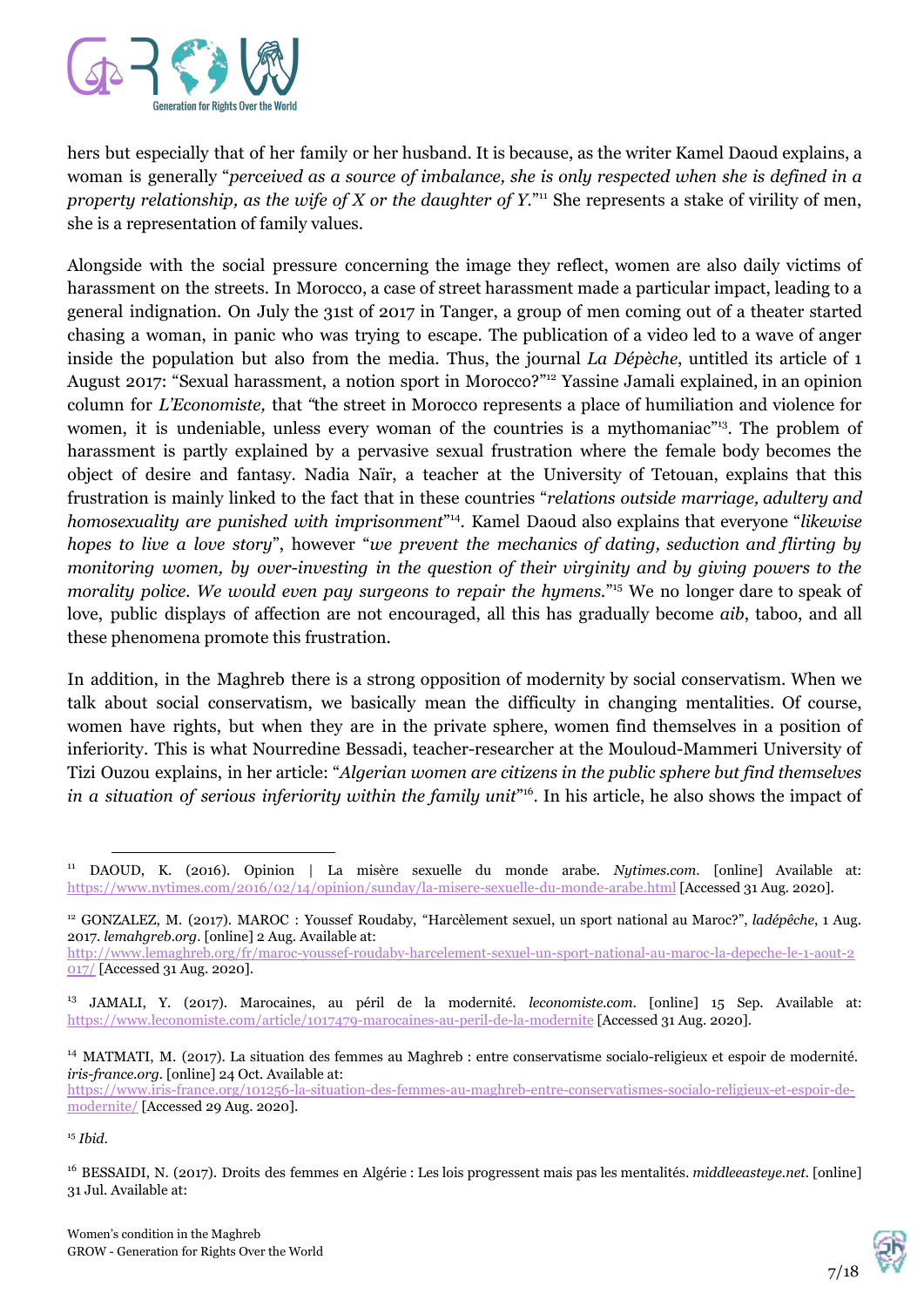

norms internalized by women. In fact, in 2014-2015, a study was carried out by Afrobarometer (equivalent to the Arab Barometer but for Africa) and which shows that "41% of Algerians completely agree with the idea that men make better policy makers than women, and therefore should be elected in their place. Only 16% strongly agree with the idea that men and women should have equal opportunities to be elected"<sup>17</sup>. In the same article, a survey carried out in Algeria by the Ministry of Health in collaboration with the United Nations Children's Fund (UNICEF) and the United Nations Population Fund (UNFPA) showed that in 2012- 2014: "59% of Algerian women aged between 15 and 49 believe that a husband has the right to hit or beat his wife for various causes"<sup>18</sup>.

Therefore, despite some struggle and the adoption of new laws, the improvement of women's condition won't be possible without an evolution of mentalities, without shaking social conservatism and without putting a stop to religious instrumentalisation of exegete. Thanks to multiple actors: feminists, the State and men allied to this egalitarian cause, we can however observe more and more progress in recent years.

## THE CHANGE

## The committed actors

#### **The followers of Islam or muslims who are feminists**

We would sometimes tend to believe that there is only one form of feminism because it is the one we know the most, or rather that has imposed itself on us. However, this is a mistake: it is Western-centered. In other words, this is a preconceived idea by the West, who wants to be dominant, better, more unique, even if it means crushing other ways of thinking. In fact, feminism as we know it was actually conceived by and for white women, to the detriment of racialized women. According to Zahra Ali, author of *Féminismes islamiques<sup>1920</sup>*, there is a need to « de-essentialize feminism ». In this way, she explains that feminism is not a matrix that we can simply take back and apply it to every situation, for every country. Zahra Ali adds that feminism does not belong to anyone, that it cannot be reduced to white Western feminism; around the world there are other forms of protesting against the oppression of women, they simply operate in different ways. Thus, there is not a single model for the empowerment of women.

Some racialized women have therefore theorized other feminisms in which they identify more. Political scientist and feminist activist Françoise Vergès writes that: "*I defend a decolonial feminism aimed at the* destruction of racism, capitalism and imperialism<sup>"21</sup>. We then speak of decolonial or postcolonial



<https://www.middleeasteye.net/fr/opinion-fr/droits-des-femmes-en-algerie-les-lois-progressent-mais-pas-les-mentalites> [Accessed 23 Aug. 2020].

<sup>17</sup> *Ibid*.

<sup>18</sup> N.D. (2015). Est-ce que le mari a le droit de frapper son épouse ? *actu-maroc.com.* [online] 28 Nov. Available at: <https://www.actu-maroc.com/est-ce-que-le-mari-a-le-droit-de-frapper-son-epouse/> [Accessed 31 Aug. 2020].

<sup>19</sup> [Notes from the translator] The book *Féminismes islamiques* can be translated into Islamic feminism in English.

<sup>20</sup> ALI, Z. (2020). *Féminismes islamiques*, Paris, Ed : La Fabrique éditions.

<sup>21</sup> VERGES, F. (2019). *Un féminisme décolonial*, Mayenne, Ed : La Fabrique éditions.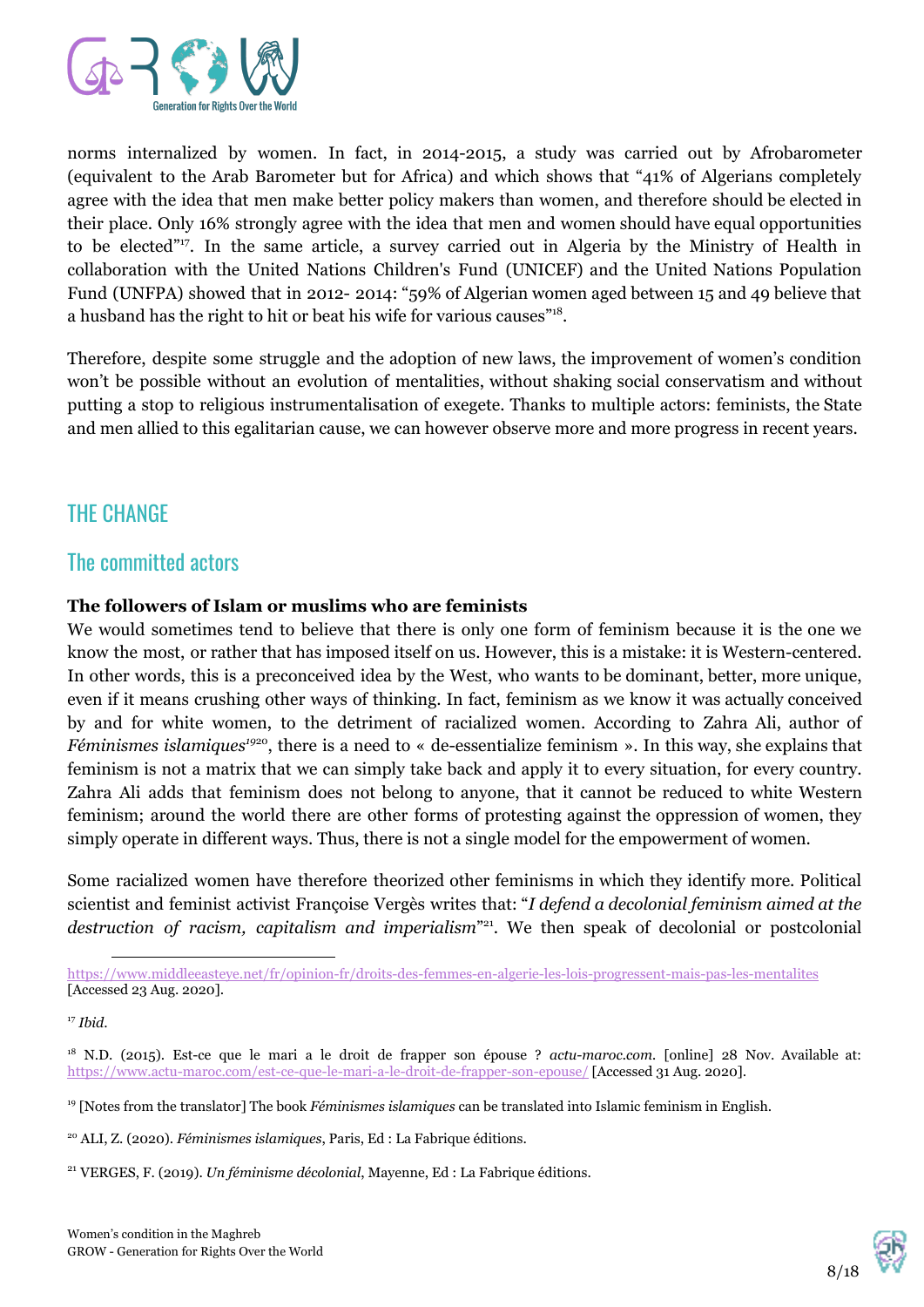

feminism. This one is defined by the journalist Yann Lagarde in his interview with Françoise Vergès for *France Culture<sup>22</sup>* as being a feminism which "aims to achieve intersectionality and the convergence of *struggles, both against sexism, racism, capitalism, imperialism. It also denounces the remnants of colonial ideology which structure the society.*" What Françoise Vergès insists on in her book is the need to let racialized women speak out about their oppression, to listen to them and to respect their own ways of fighting, without making any value judgment.

If one wishes to understand Muslim feminism, it is therefore essential to understand its specificities. Unlike Western feminism, Muslim feminism is built in agreement and support with religion, not by rejecting it. This idea is very well explained in the quote from Margot Badran, historian specializing in women's issues in Islam: *"I see Islamic feminism at the center of a Transformation within Islam struggling to make headway. I call this a Transformation rather than a Reformation. The Islamic Transformation is not about the reforming of patriarchal claims and practices that were insinuated* into Islam; it is about the transforming of what has passed as 'Islam' through a realignment of Islam *with the Qur'anic message of gender equality and social justice… Transformation is about restoring the* deep Qur'anic message to the surface of awareness and articulation."<sup>23</sup> Thus, rising at the end of the 19th century, the Muslim feminist struggle is carried out mainly through a rereading and a new interpretation of the founding texts by women. All these erudite women want to demonstrate is absolute equality (*al-musawa)* for all. One of the pioneers in this struggle for a new, more egalitarian interpretation of the Qur'an is Virginia Commonwealth University professor of Islamic studies Amina Wadud. In her essential book for spreading Islamic feminism, *Qur'an and Woman: Rereading the Sacred Text from a Woman's Perspective<sup>24</sup>, she explains that patriarchy has no place in Islam. Indeed,* Allah designed all human beings to be equal. However, if equality between all is not respected, that is to say if men position themselves socially above women, these undermine the principle of the uniqueness of Allah (*tawhid*) by placing himself at a level equal to that of Allah; they 'associate' with Allah as Margot Badran explains<sup>25</sup>.

However, reformist intellectuals and doctors of divinity, only men, refusing to make room for women, give too little credit to the research of these Muslim feminists, which is often mocked. This is why it is essential that other actors and actresses also take ownership of the issue of the status of women in the Maghreb.

#### **The state, its judicial system and its laws**

Feminism has shown to the State the existence of a new dimension within the population and a fortiori, it is increasingly aware of its role as an actor in the fight for women's rights. The laws keep progressing thanks to the current feminist voices, always more dazzling. In Algeria, for example, the criminalization of



<sup>22</sup> LAGARDE, Y. (2019). Le féminisme décolonial selon Françoise Vergès. *franceculture.fr*. [online] 21 Mar. Available at: <https://www.franceculture.fr/societe/le-feminisme-decolonial-selon-francoise-verges> [Accessed 25 Aug. 2020].

<sup>23</sup> BADRAN, M. (2009). Islamic Feminism on the Move. in BARDAN, M. *Feminism in Islam : Secular and Religious Convergences*. Oxford. Oneworld Publications. p. 323-338.

<sup>24</sup> WADUD A. (1992). *Qur'an and Woman: Rereading the Sacred Text from a Woman's Perspective*. 2nd Edition. Oxford: Oxford University Press.

<sup>25</sup> BADRAN, M. (2010). Où en est le féminisme islamique ? *Critique internationale* (n° 46). [online] Jan. Available at: <https://www.cairn.info/revue-critique-internationale-2010-1-page-25.htm> [Accessed 24 Aug. 2020].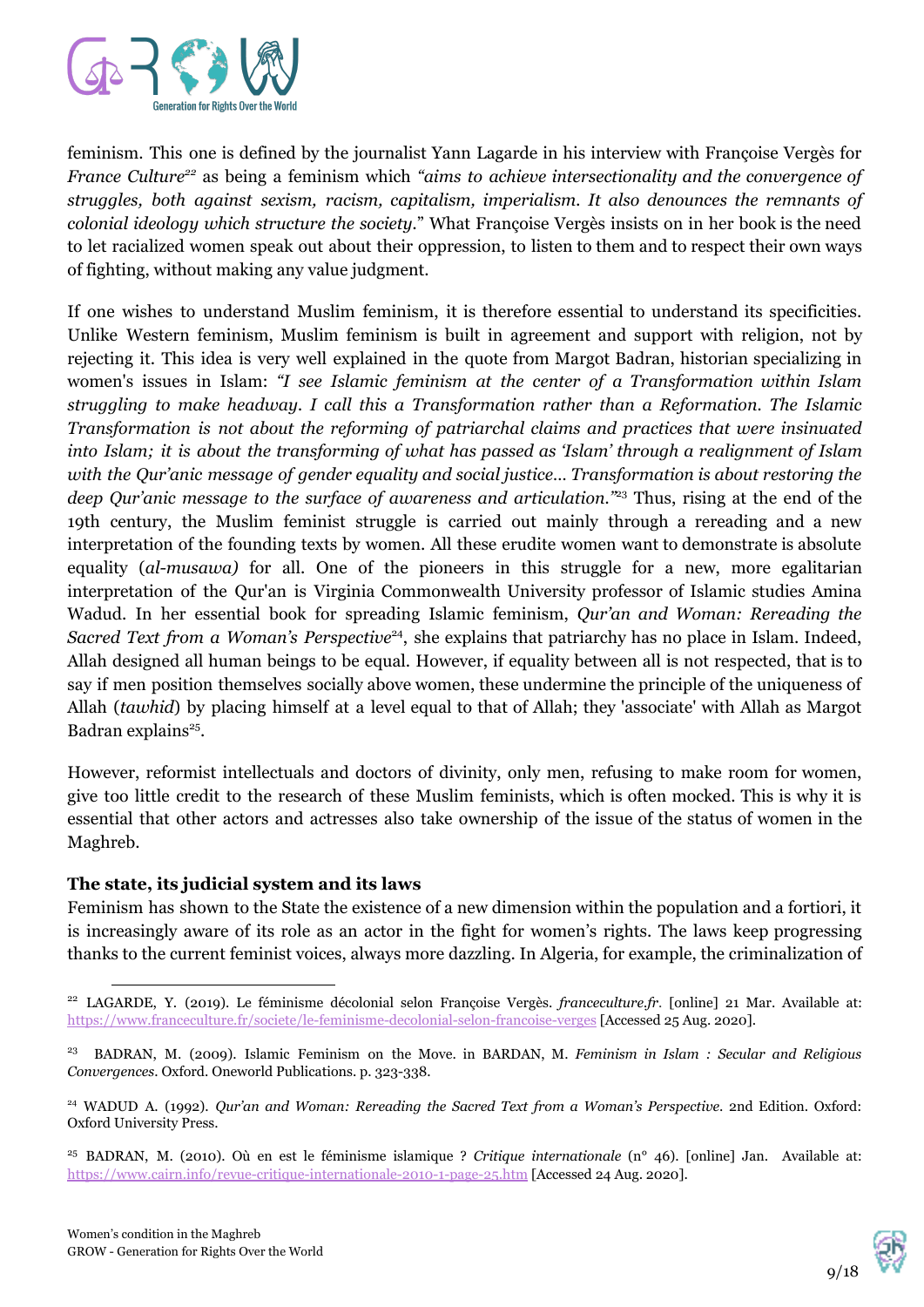

domestic violence<sup>26</sup>, aimed at protecting women victims of beatings by their husbands, has been introduced since 2015. Women's participation in politics had already in 2012 gained importance with the organic law no.12-03 of January 12, 2012 "*defining the terms and conditions increasing the chances of* women *having* access to representation in elected assemblies<sup>"27</sup>. In addition, forced marriage is legally not possible in the region. However, although the laws are moving in a quest for egalitarian feminine freedoms, social practices, for their part, remain for the most part immutable. Forced marriages can be motivated by a desire not to belittle the honor of the family, and in such cases the law reveals its limits.

In addition to these legal gaps, even if the law presents difficulties in an integrating manner, it acts as a real social engine and shows a desire to advance mentalities towards the liberation of women. In this sense, in 2012, when the Algerian People's National Assembly<sup>28</sup> had become accustomed to welcoming men exclusively, the entry of women was overwhelming, representing 31.6% of elected representatives.

Nevertheless, on other subjects and depending on the country, for instance the situation in Tunisia, the State remains liberticidal for women when in the event of rape, the rapist has the possibility of deciding to marry his victim in order to to stop legal proceedings<sup>29</sup>.

This shows that even if the state legislates based on current demands, it can be a brake on progress on certain subjects. On the other hand, we tend to believe and admit that the advance towards feminist laws is only recent. However, in Tunisia, the Code of Personal Status of 1956<sup>30</sup> indicates that progress began much earlier and reveals more advanced legislation than its neighboring countries<sup>31</sup> in the area of women's rights, even if there are still laws that are just as reprehensible as the ones in the other Maghreb states. Consequently, the demands have certainly become more numerous, only that they face a socio-religious anchoring which is, in fact, predominant in the law in the Maghreb. Greater importance is given to cultural and religious aspects, modeled on Sharia, Islamic law that is based on the precepts of the Quran. Just that let's not forget it's about the interpretation<sup>32</sup>.

28 *Ibid*.



<sup>26</sup> *Ibid*.

<sup>27</sup> Ministère de l'Intérieur et de Collectivités locales. n.d. *Loi Organique n° 12-03 Du 12 Janvier 2012 Fixant Les Modalités* Augmentant Les Chances D'Accès De La Femme À La Représentation Dans Les Assemblées Élues (JO n° 01). [online] Available at:

[https://www.interieur.gov.dz/index.php/fr/elections/225-elections-legislatives-10-mai-2012/dispositif-l%C3%A9gislatif-et-r%C](https://www.interieur.gov.dz/index.php/fr/elections/225-elections-legislatives-10-mai-2012/dispositif-l%C3%A9gislatif-et-r%C3%A9glementaire/604-loi-organique-n%C2%B0-12-03-du-12-janvier-2012-fixant-les-modalit%C3%A9s-augmentant-les-chances-d%E2%80%99acc%C3%A8s-de-la-femme-%C3%A0-la-repr%C3%A9sentation-dans-les-assembl%C3%A9es-%C3%A9lues-jo-n%C2%B0-01.html) [3%A9glementaire/604-loi-organique-n%C2%B0-12-03-du-12-janvier-2012-fixant-les-modalit%C3%A9s-augmentant-les-chance](https://www.interieur.gov.dz/index.php/fr/elections/225-elections-legislatives-10-mai-2012/dispositif-l%C3%A9gislatif-et-r%C3%A9glementaire/604-loi-organique-n%C2%B0-12-03-du-12-janvier-2012-fixant-les-modalit%C3%A9s-augmentant-les-chances-d%E2%80%99acc%C3%A8s-de-la-femme-%C3%A0-la-repr%C3%A9sentation-dans-les-assembl%C3%A9es-%C3%A9lues-jo-n%C2%B0-01.html) [s-d%E2%80%99acc%C3%A8s-de-la-femme-%C3%A0-la-repr%C3%A9sentation-dans-les-assembl%C3%A9es-%C3%A9lues-jo-n](https://www.interieur.gov.dz/index.php/fr/elections/225-elections-legislatives-10-mai-2012/dispositif-l%C3%A9gislatif-et-r%C3%A9glementaire/604-loi-organique-n%C2%B0-12-03-du-12-janvier-2012-fixant-les-modalit%C3%A9s-augmentant-les-chances-d%E2%80%99acc%C3%A8s-de-la-femme-%C3%A0-la-repr%C3%A9sentation-dans-les-assembl%C3%A9es-%C3%A9lues-jo-n%C2%B0-01.html) [%C2%B0-01.html](https://www.interieur.gov.dz/index.php/fr/elections/225-elections-legislatives-10-mai-2012/dispositif-l%C3%A9gislatif-et-r%C3%A9glementaire/604-loi-organique-n%C2%B0-12-03-du-12-janvier-2012-fixant-les-modalit%C3%A9s-augmentant-les-chances-d%E2%80%99acc%C3%A8s-de-la-femme-%C3%A0-la-repr%C3%A9sentation-dans-les-assembl%C3%A9es-%C3%A9lues-jo-n%C2%B0-01.html) [Accessed 22 Aug. 2020].

<sup>29</sup> N.D. (2016). La justice tunisienne valide le mariage d'une fille de 13 ans et du violeur dont elle est enceinte. *francais.rt.com.* [online] 14 Dec. Available at:

<https://francais.rt.com/international/30643-justice-tunisienne-autorise-mariage-fille-13-ans-homme-mise-enceinte> [Accessed 22 Aug. 2020].

<sup>30</sup> Legislation.tn. n.d. [online] Available at: <http://www.legislation.tn/sites/default/files/codes/Statutpersonnel.pdf> [Accessed 24 Aug. 2020].

<sup>31</sup> BELKAID, A. (2019). Femmes et héritage en Tunisie, l'échec d'une réforme. *lemonde-diplomatique.fr*. [online] Available at: <https://www.monde-diplomatique.fr/2019/08/BELKAID/60165> [Accessed 23 Aug. 2020].

<sup>32</sup> BOIREAU, M., (2011). Qu'est-ce que la charia ? *camintéresse.fr*. [online] Available at: <https://www.caminteresse.fr/economie-societe/quest-ce-que-la-charia-117578/> [Accessed 22 Aug. 2020].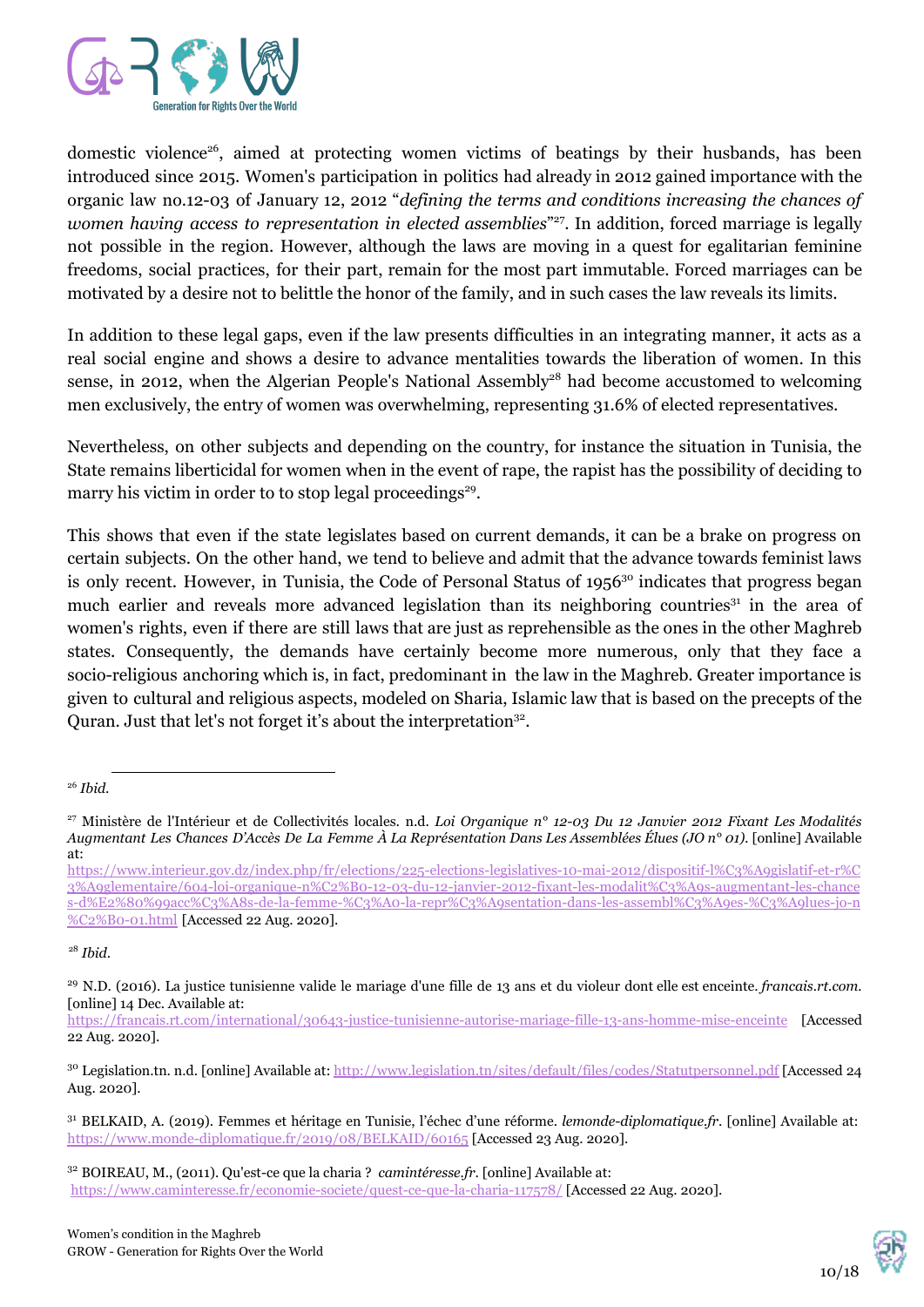

#### **Support from men**

In this fight against the patriarchal oppression of society, men appear counterintuitively as allies of this struggle led by women, providing support that comes in many forms. Historically, several figures have played a role in the development of women's rights in the Maghreb.

Tahar Haddad<sup>33</sup> is a key Tunisian writer in the history of 20th century Algeria. Between militancy, activism, trade unionism as well as the defense of Tunisian women and the abolition of polygamy, he is the author of *Notre femme dans la législation islamique et la société<sup>34</sup> (1930). This book is the result of* the author's ideas on the emancipation of women as individuals and within the family. He affirms that originally the Muslim religion considered that men and women should have the same rights and duties, especially in the area of private property. In practice, however, a tradition has developed in which most women entrust their property to their husbands or fathers. On this point then, Haddad calls on women to claim their right to have total control over their property. Regarding the judicial aspect, he argues that women should be able to occupy positions within the system as well as being witnesses.

In terms of education, he advocates full education for women and rejects any form of exclusion of those who do not have the right to complete their studies. According to him, they should finish their education and participate fully in public life. As for marriage, he wishes to emancipate women from forced or arranged marriage. He believes that the family cannot be united and fulfilled if parents arrange the fate of their daughters against their will.

In short, his work has enabled his ideas to materialize and constitutes an anchor point from which progress can only continue. At the time, its tenets were consistent with those of the Egyptian thinker Kacem Amin, author of *La nouvelle femme*<sup>35</sup> (1990). In Tunisia, his ideas were not well received by the conservatives, but his proposals were taken up at the time of independence, when the Personal Status Code was promulgated in August 1956.

Mohamed Chouikh<sup>36</sup> is an Algerian film director. He expresses through his works a particular sensitivity to the feminist cause. His film productions feature different eras and various aspects of feminism. The subject of the oppression of women in *La Citadelle* (1989) was approached by showing the passivity and the frustration that women experience in the face of their daily suffering. In addition, in his film *Youcef* (1993), he expresses the deception and betrayal of fathers and husbands suffered in the 1960s. In his following works, he will thus complete his "feminist lacuna" by showing the woman in action, the one who takes her destiny in her hands, the revolutionary woman. He even states that it was the women who fought most courageously while the men stayed at home. In *Douar des femmes*, produced in 2005, women strive to defend villages from attackers while men work in factories. Chouikh thus shows the



<sup>33</sup> N.D. (2019) HISTOIRE - Tahar Haddad, militant et féministe d'avant-garde. [online]. *Lepetitjournal.com*. Available at: <https://lepetitjournal.com/tunis/actualites/histoire-tahar-haddad-militant-et-feministe-davant-garde-53811> [Accessed 22 Aug. 2020].

<sup>34</sup> [Notes from the translator] *Notre femme dans la législation islamique et la société* can be translated as *"Our woman in Islamic legislation and society*" in English.

<sup>35</sup> [Notes from the translator] "*La nouvelle femme"* can be translated to "*The New Woman*" in English.

<sup>36</sup> DERFOUFI, M. (2019). Entretien avec Mohamed Chouikh. *delautrecote.org.* [online] Available at: <https://www.google.fr/amp/s/delautrecote.org/2019/06/17/entretien-avec-mohamed-chouikh/amp/> [Accessed 22 Aug. 2020].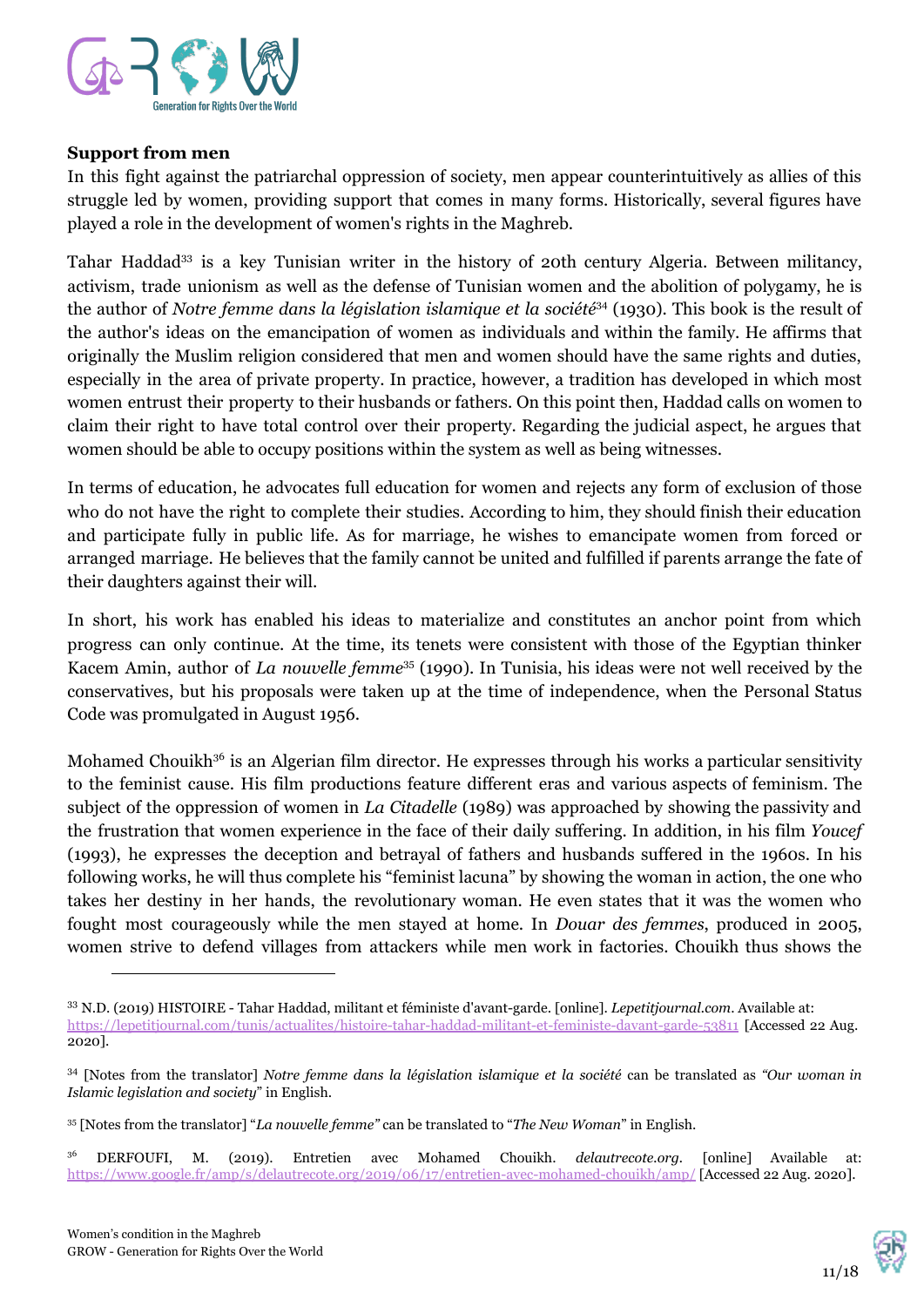

awareness of their importance and their status. In view of these behaviors that have marked history, it is customary in Algeria to say that the only men in the country are in fact... women. The director thus stands out for his commitment to feminism, which he has taken to heart since 1989, when *La Citadelle* was released. However, men allied to the feminist cause in the Maghreb seem less numerous than in Western countries, or at least, little was put forward.

On the other hand, it is interesting to note that little is generally said about fathers and husbands who support their daughters and wives in their struggles. Mohamed Chouikh rightly argues that, paradoxically, the men in this society, which is eminently oppressive for women, feel a deep discomfort. Above all, he seeks to point the finger at the infernal cycle of society which is built on inequitable and unjust principles, beliefs which claim to be sovereign and whose inherent practices are posited as just. This explains why Mohamed Chouikh does not realize a division between men and women in his productions, because evil does not come from men, the root cause comes from elsewhere.

## The means and modes of actions

#### **Social media**

At the start of 2020, a feminist campaign video made the buzz. It features Cynthia Nixon, a well-known actress from the movie *Sex and the City*. You have most certainly seen it circulating on social networks as it has been shared and then reshaped, and so much has it been the subject of reactions. This is the video clip "Be a lady, they said"<sup>37</sup>. This original English version was used in a version intended for Moroccan women to "be a lady"<sup>38</sup> in Moroccan, broadcast by Jeel Media. This applies more to the mores of their society and to the socio-religious framework to which they belong. It discusses the subordination of the woman to her husband and the pressure from society and the family more particularly, which pushes young women to marry and give birth very early. In addition, references to the Muslim religion concerning the Islamic veil and the presence of Allah clearly indicate that the framework is specific to the socio-religious framework of the Maghreb countries. For example, the wife should not stand up to her husband or should remain patient and pray to Allah that her husband does not raise his hand over her again. She must not remain "old maid" and must get married as soon as possible.

This video had a remarkable impact and allowed a questioning among Maghrebian women but also a general support as for their condition, their role within society, their family and within their couple because they are words that they hear daily. This is a subject that never leaves them, feeding their discomfort but, at the same time, gathering the audience around it, giving them the keys to emancipation.



<sup>37</sup> DUBE, A. (2020). De Weinstein À "Be A Lady They Said" : Le Cri Du Coeur Des Femmes. *canalvie.com*. [online] Available at: <https://www.canalvie.com/sante-beaute/bien-etre/be-a-lady-femme-1.10607103> [Accessed 22 Aug. 2020].

<sup>38</sup> Moroccan Ladies. (2020). *"Sois Une Femme-*امرأة كني*", The Awareness Campaign Combating Violence Against Women - Moroccan Ladies*. [online] Available at:

[https://moroccanladies.com/breaking-news/sois-une-femme-%D9%83%D9%86%D9%8A-%D8%A7%D9%85%D8%B1%D8%A3](https://moroccanladies.com/breaking-news/sois-une-femme-%D9%83%D9%86%D9%8A-%D8%A7%D9%85%D8%B1%D8%A3%D8%A9-awareness-campaign-combating-violence-women-31869) [%D8%A9-awareness-campaign-combating-violence-women-31869](https://moroccanladies.com/breaking-news/sois-une-femme-%D9%83%D9%86%D9%8A-%D8%A7%D9%85%D8%B1%D8%A3%D8%A9-awareness-campaign-combating-violence-women-31869) [Accessed 22 Aug. 2020].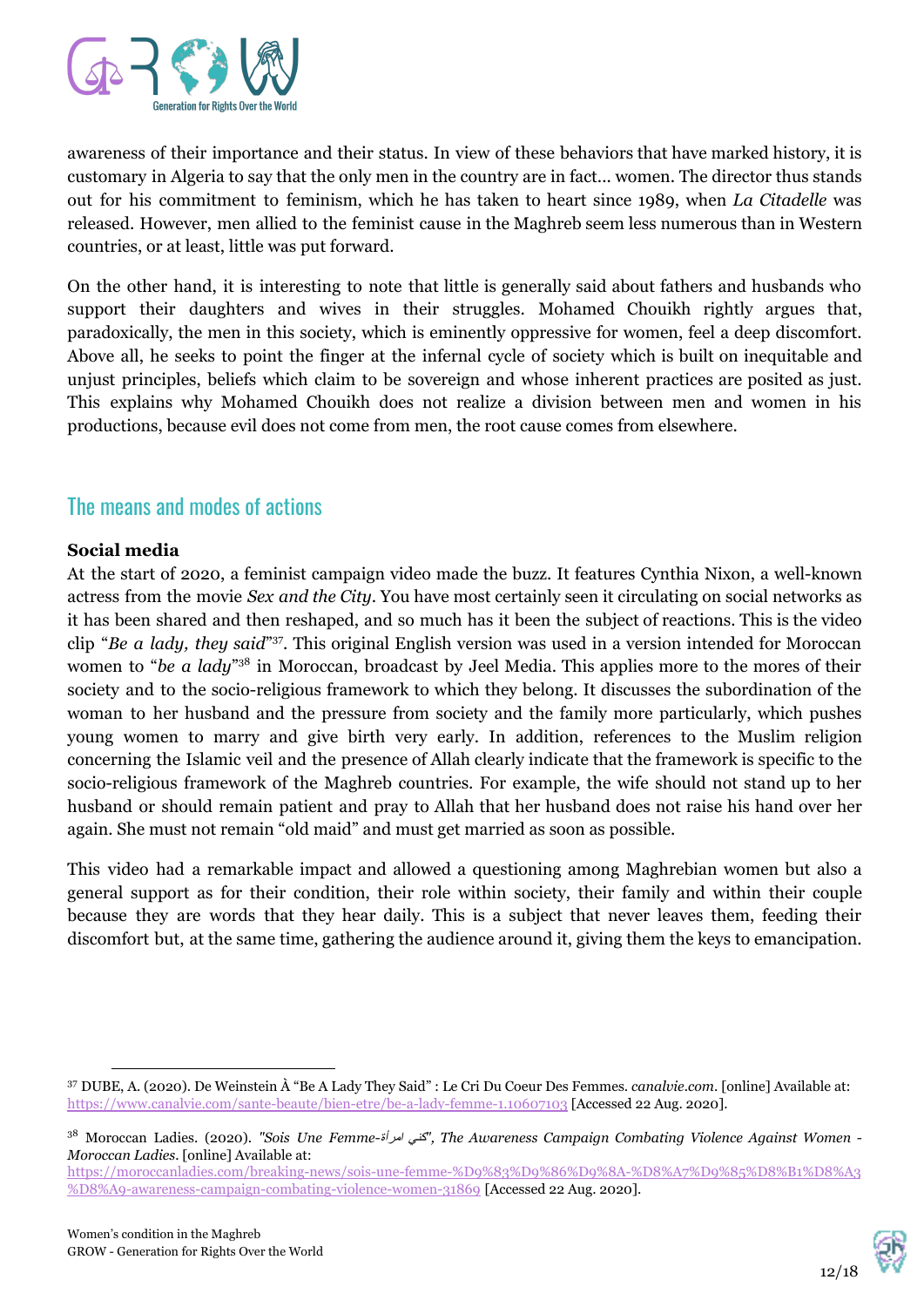

Other productions have served the cause defended by women in the Maghreb, such as the explanatory episodes produced by Jeel Media<sup>39</sup>, about street harassment in Morocco.

#### **Education**

Emile Durkheim, the founding father of sociology, gives the following definition of education: "*Education* is the action exerted by the adult generations on those who are not yet mature for social life. Its object is *to arouse and develop in the child a certain number of physical, intellectual and mental states that* demand of him, and of political society as a whole, and of the social environment for which he is particularly intended."<sup>40</sup> In other words, by education we mean the transmission of knowledge considered essential to the development of a child, so that he can integrate into society. However, in Muslim countries, the issue of girls' education remains controversial, although inequalities have tended to decrease in recent years. Thus, the journalist Claire Levenson wrote for the magazine *Slate.fr*: "*The educational gap between men and women has decreased a lot in recent years. Indeed, for Muslim* women born between 1936 and 1955, the average number of years spent in school was two and a half years, compared to four and a half years for men. For the generation born between 1976 and 1985, the *gap was only one year.*" <sup>41</sup> She adds later, in the same survey: "*At the global level, the rate of Muslim women who have never been to school has increased from 64% for the generation born between 1935 and 1955 to 33% for that born between 1976 and 1985*". There has therefore been a marked improvement in the literacy rate for girls in Muslim countries, but which still needs to be improved.

Although the Quran advocates education for all<sup>42</sup>, some people still think that a woman does not need to go to school and that her place is to take care of the children, her husband and the mother. House. However, the challenges of girls' education are numerous. First of all, the right to education is a universal human right, guaranteed both by article 26 of the Universal Declaration of Human Rights of 1948 but also by the Convention on the Rights of the Child. of 1989 (Articles 2, 9, 28 and 29). In addition, articles 1 and 10 of the Convention on the Elimination of All Forms of Discrimination against Women also advocate equal access to education for boys and girls. However, these texts have all been signed, or at least entered



<sup>39</sup> Jeel. (2019). *Episode 1 : Le Harcèlement de rue au Maroc.* Jeel Media. *facebook.com*. Available at: <https://www.facebook.com/watch/?v=512453952859552&extid=B1Hy4g7mLKHQZ0kQ> [Accessed 24 Aug. 2020].

<sup>40</sup> DURKHEIM, E. (1911). Education. in BUISSON, F. *Nouveau dictionnaire de pédagogie*. Paris. Ed: Hachette.

<sup>41</sup> LEVENSON, C. (2017). Les femmes musulmanes sont désormais presque aussi éduquées que les hommes. *Slate.fr.* [online] Available at:<http://www.slate.fr/story/132983/femmes-musulmanes-education> [Accessed 26 Aug. 2020].

 $^{42}$  "Un hadith dit : « la quête du savoir est une obligation pour tout musulman ».En outre, l'islam exige que les parents assurent la prise en charge matérielle de leurs enfants et veillent à leur développement intellectuel et moral, en leur dispensant l'enseignement et l'éducation nécessaires afin de favoriser leur intégration dans la société. Or l'enseignement comprend, d'une part, l'instruction religieuse et, d'autre part, l'instruction générale qui permet à l'individu de s'intégrer dans la société afin de gagner sa vie et préserver sa dignité. Il comprend également toutes les sciences qui sont utiles à la société dans laquelle il vit." OTHMAN ALTWAIJRI, A. (2014). La femme en islam et son statut dans la société islamique. *Société, droit et religion* (n° 4). [online] Jan. Available at: <https://www.cairn.info/revue-societe-droit-et-religion-2014-1-page-15.htm> [Accessed 26 Aug. 2020].

<sup>[</sup>Notes from the translator] The quote above in French can be translated to English as follow - "A hadith says : "the quest for knowledge is an obligation for every Muslim." In addition, Islam requires parents to provide material care for their children and ensure their intellectual and moral development, providing them with education and education necessary to promote their integration into society. Yet education includes, on the one hand, religious instruction and, on the other hand, general education which allows the individual to integrate into society in order to earn a living and preserve his dignity. It also includes all the sciences that are useful to the society in which he lives."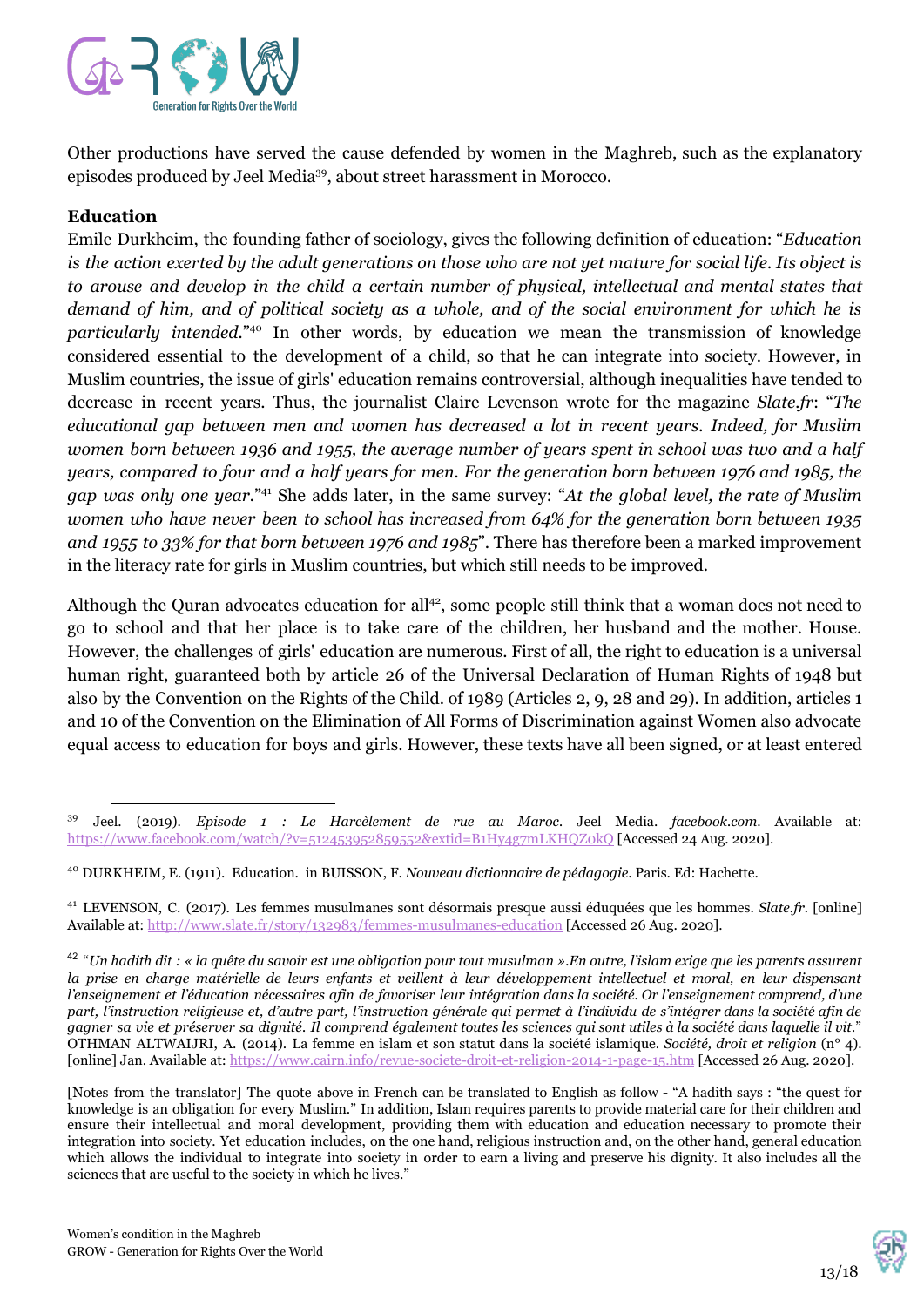

into force<sup>43</sup>, in the Maghreb countries. It is therefore essential to respect these commitments in the name of international law.

In addition, educating girls contributes to the sustainability of society and social stability. Through education, the government helps reduce unemployment, but also births, which leads to economic development of the country. Women become an additional more skilled workforce and can also bring a different perspective, be an asset, in different sectors.

Finally, it is through education that women can defend themselves and their rights. Researcher Leïla Tauil recalls in her interview with *France Culture*<sup>44</sup> that it is "*ignorance [that] has kept women in a state of subjection for so long.*" Abdessalam Yassine evokes the same idea in his book *Islamiser la modernité*: "*Muslim woman must learn about her rights. Conscious and well informed, it will have to claim their* application. No one else can do this for him."<sup>45</sup> Indeed, when we ignore our rights, we do not have the opportunity to argue in order to defend them. Thus, it was when women reached a higher level of education, at the end of the 19th century, that the first feminist demands appeared.

#### **Actions taken by women**

Gradually, more feminist actions are in the media. Directors, comedians, authors and journalists are mobilizing and providing support to women so that they can assert themselves and find a place they have chosen. In Annaba, a town in eastern Algeria, a group of women called for bikini bathing in response to Salafi threats. Officially, Algerian law in no way prohibits bikini swimming for women<sup>46</sup>. However, the latter are the subject of numerous judgments as to their dress, especially by Salafi activists. While absent from the law, the ban in general is exercised through social pressure. Kamel Daoud<sup>47</sup>, Algerian writer and journalist, already spoke on this subject in 2016 in the New York Times, on *La misère sexuelle du monde* arabe<sup>48</sup>. Indeed, being a father, a husband, a brother but also a son, he grew up in a society where desire is a problem. He defends the idea that women, but also men, find themselves in a society of frustration, where going to the movies, holding hands and kissing in public places is impossible. Thus, sexual misery goes beyond the narrow sense of sexual frustration: it induces cultural misery, which also has repercussions at the level of religious life. For him, this problem of the world's desire is the main source that has fueled Islamist religious radicalism and causes multiple forms of violence against women. The latter suffers, in a way, the struggle of the Maghreb society in the conceptions, the visions of this world.

In addition, this kind of action makes it possible to highlight the shortcomings of the country in question at the international level thanks to media relays. Thus, even if few women have carried out the initiative

47 *Ibid*.



<sup>&</sup>lt;sup>43</sup> Some states that did not sign the treaty when it entered into force in 1981 are still adhering to it today, even without having signed it. Today, the only countries not recognizing this convention are Tonga, the Vatican, Somalia, Iran and Sudan.

<sup>44</sup> BENCHEIKH, G. (2019). Le féminisme islamique est-il oxymorique ? in *Question d'islam*. *franceculture.fr.* [online] 27 Jan. Available at: h[ttps://www.franceculture.fr/emissions/questions-dislam/le-feminisme-islamique-est-il-oxymorique](https://www.franceculture.fr/emissions/questions-dislam/le-feminisme-islamique-est-il-oxymorique) [Accessed 26 Aug. 2020].

<sup>45</sup> ABDESSALAM, Y. (1998). *Islamiser la modernité.* Casablanca. Ed: al Ofok impressions.

<sup>46</sup> *Ibid*.

<sup>48</sup> [Notes from the translator] *"La misère sexuelle du monde arabe"* can be translated to *"The sexual misery of the Arab world"* in English.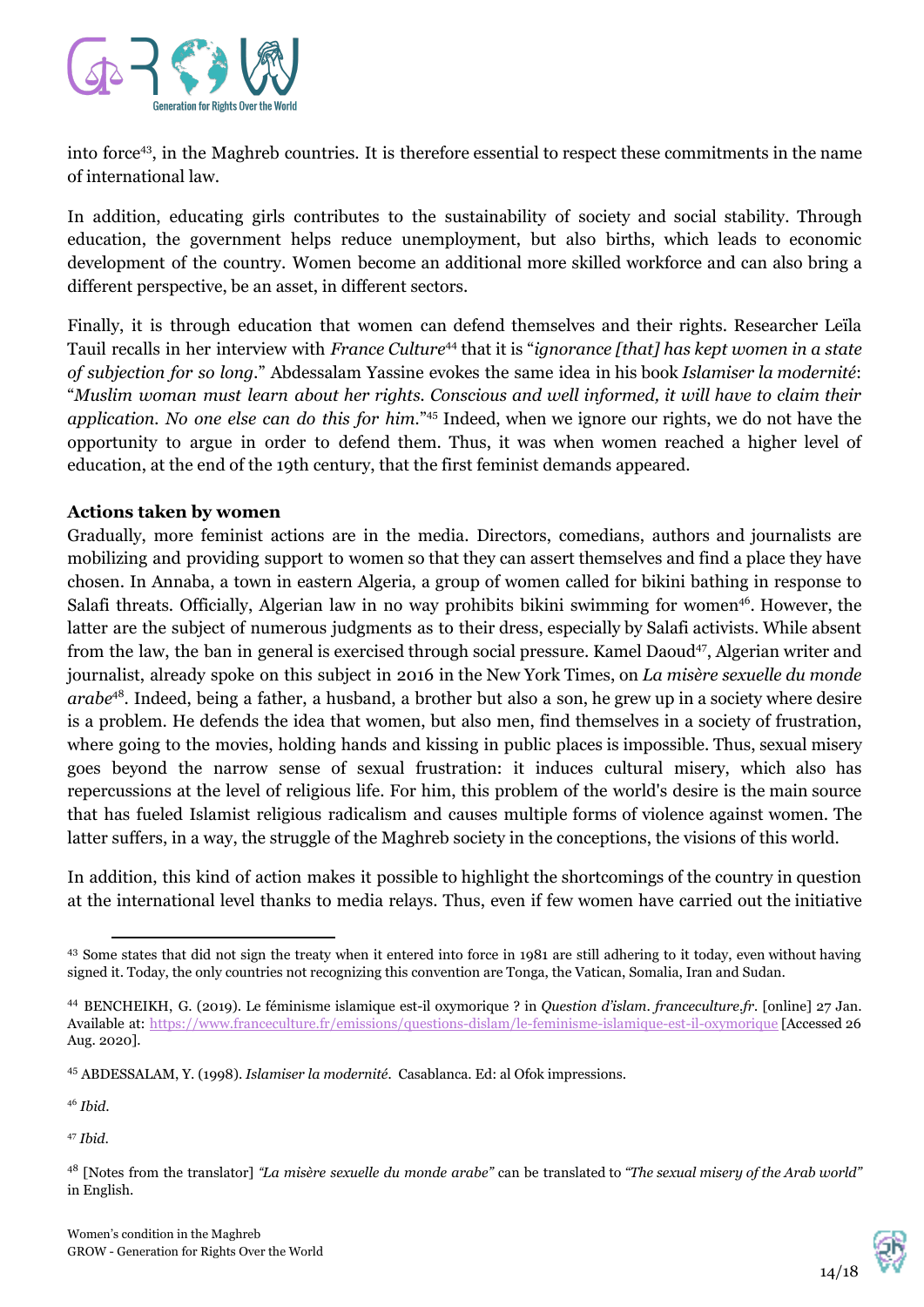

proposed previously, movements like this one remain essential because they make it possible to denounce the oppressive functioning of the society undergone by the women. The media coverage alone is already a given, a sign of social rebellion for women who seek freedom.

It was the same in Morocco with the media coverage of a video in August 2017 showing a scene of sexual assault on a mentally disabled young woman. She was assaulted on a bus in Casablanca by a group of people. The video having been very widely distributed, it shocked its audience. Sexual assaults on women are repeated scenes in Morocco and the relaying of information by the international media has enabled the effective arrest of the attackers and foreign support for Moroccan women. This support is important because it represents a motor for their demonstrations and gives them courage and determination to assert their demands.

In Morocco, but also in Algeria, women are becoming more and more politicized. They realize their value in society and the injustices of which they are victims. Their place as women consumed by norms is changing: they now mingle on the streets, where they protest, with the more or less affirmed support of their families.

## **Conclusion**

The situation of women in the Maghreb is still very complicated to understand today. First of all, there are several texts with different foundations which each impose a certain behavior, which can sometimes lead to one contradicticting another. On the one hand, we have law, the civil aspect, which tries to impose itself against religion, the moral one, advocated by the Quran. However, the situation cannot be understood correctly if we do not take into account the importance of individual mores and habits, which participate in the development of implicit norms, specific to the Muslim societies of the Maghreb. In an attempt to break with these well-established traditions, several actors are developing strategies. Feminists advocate equality by seeking their legitimacy through the sacred texts of the Quran, and can also rely on the State, which increasingly participates in the recognition of their rights through the promulgation of new laws. In patriarchal societies where women's voices aren't heard, it is essential to find allies among men in order to transmit and share their stories. Finally, these actors and actresses rely on various means of action, such as social networks and the development of communication, education for all, as well as "shock" campaigns led by feminists to react.

However, the rise of Islamist currents is increasingly emerging as the main obstacle to changing mores and advancing gender equality. The most prominent example is the attempted assassination of the young Pakistani activist, Malala Yousafzai<sup>49</sup>, perpetrated by the Islamist terrorists, the Taliban. She was assaulted with a gun near her school's location in 2012 and her story was relayed around the world. In 2014, she received the Nobel Peace Prize at the age of 17.



<sup>49</sup> YOUSAFZAI, M. (2013). *Moi, Malala, je lutte pour l'éducation et je résiste aux talibans*. Paris, Ed: Hachette.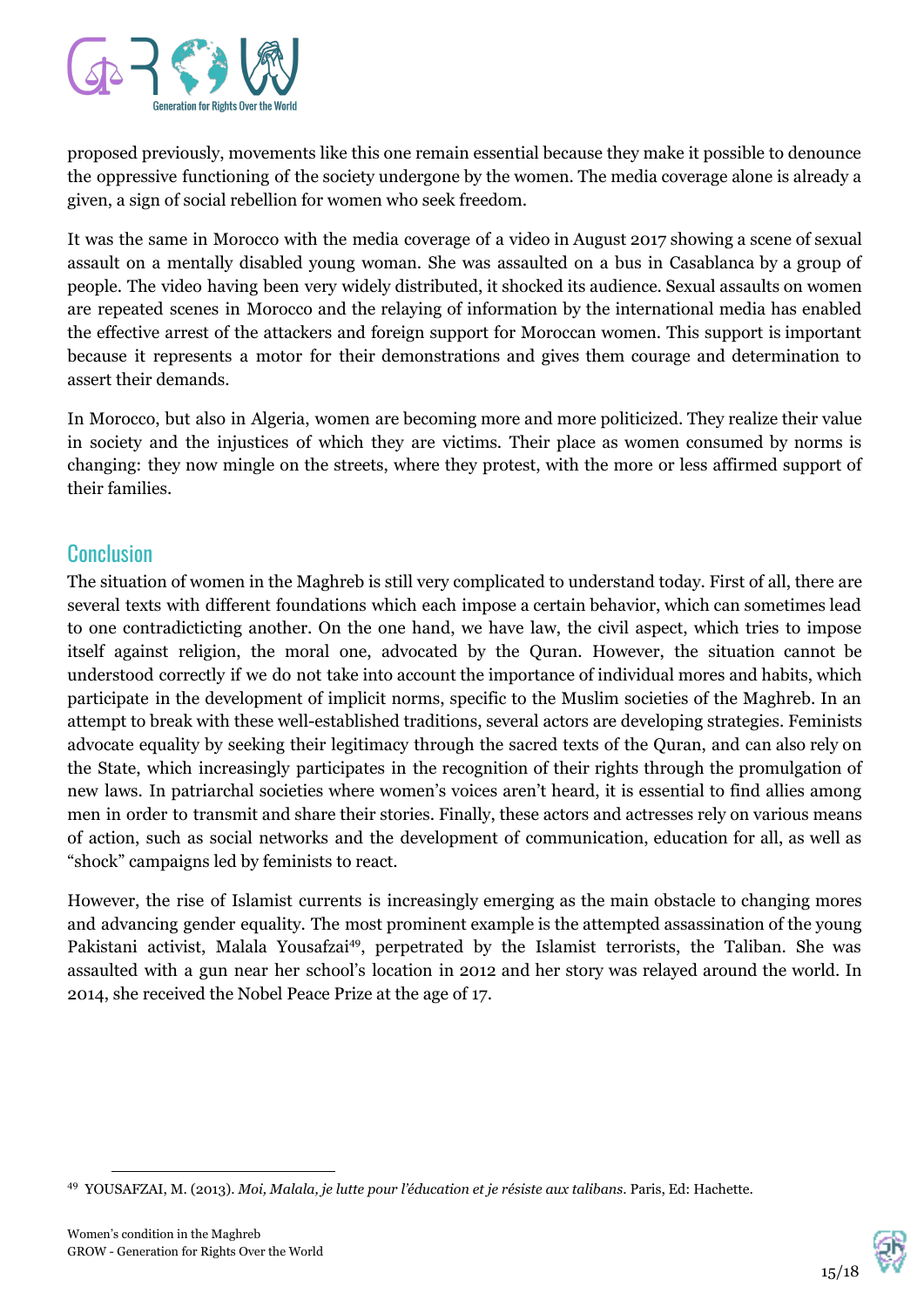

## **REFERENCES**

ABDESSALAM, Y. (1998). *Islamiser la modernité,* Casablanca, Ed: al Ofok impressions.

ALI, Z. (2020). *Féminismes islamiques*, Paris, Ed : La Fabrique éditions.

VERGES, F. (2019). *Un féminisme décolonial*, Mayenne, Ed : La Fabrique éditions.

YOUSAFZAI, M. (2013). *Moi, Malala, je lutte pour l'éducation et je résiste aux talibans*. Paris, Ed: Hachette.

BELKAID, A., (2019). Femmes et héritage en Tunisie, l'échec d'une réforme. *lemonde-diplomatique.fr*. [online] Aug. Available at:

<https://www.monde-diplomatique.fr/2019/08/BELKAID/60165> [Accessed 23 Aug. 2020].

BENCHEIKH, G. (2019). Le féminisme islamique est-il oxymorique ? in *Question d'islam*. *franceculture.fr.* [online] 27 Jan. Available at:

h[ttps://www.franceculture.fr/emissions/questions-dislam/le-feminisme-islamique-est-il-oxymorique](https://www.franceculture.fr/emissions/questions-dislam/le-feminisme-islamique-est-il-oxymorique) [Accessed 26 Aug. 2020].

BESSAIDI, N. (2017). Droits des femmes en Algérie : Les lois progressent mais pas les mentalités. *middleeasteye.net.* [online] 31 Jul. Available at:

[https://www.middleeasteye.net/fr/opinion-fr/droits-des-femmes-en-algerie-les-lois-progressent-mais-p](https://www.middleeasteye.net/fr/opinion-fr/droits-des-femmes-en-algerie-les-lois-progressent-mais-pas-les-mentalites) [as-les-mentalites](https://www.middleeasteye.net/fr/opinion-fr/droits-des-femmes-en-algerie-les-lois-progressent-mais-pas-les-mentalites) [Accessed 23 Aug. 2020].

BLAISE, L. (2019). Violences faites aux femmes en Tunisie : un an après la loi. *middleeasteye.net.* [online] 1 Feb. Available at:

<https://www.middleeasteye.net/fr/reportages/violences-faites-aux-femmes-en-tunisie-un-apres-la-loi> [Accessed 31 Aug. 2020].

BOIREAU, M. (2011). Qu'est-ce que la charia ? *caminteresse*.fr. [online] Available at: <https://www.caminteresse.fr/economie-societe/quest-ce-que-la-charia-117578/> [Accessed 23 Aug. 2020].

DAOUD, K. (2016). Opinion | La Misère Sexuelle Du Monde Arabe. *Nytimes.com*. [online] Available at: <https://www.nytimes.com/2016/02/14/opinion/sunday/la-misere-sexuelle-du-monde-arabe.html> [Accessed 24 Aug. 2020].

DERFOUFI, M. (2019). Entretien avec Mohamed Chouikh. *delautrecote.org* [online] Available at: <https://www.google.fr/amp/s/delautrecote.org/2019/06/17/entretien-avec-mohamed-chouikh/amp/> [Accessed 22 Aug. 2020].

DUBE, A. (2020). De Weinstein À « Be A Lady They Said » : Le Cri Du Coeur Des Femmes. *canalvie.com.* [online] Available at:

<https://www.canalvie.com/sante-beaute/bien-etre/be-a-lady-femme-1.10607103> [Accessed 24 Aug. 2020].

GONZALEZ, M. (2017). MAROC : Youssef Roudaby, "Harcèlement sexuel, un sport national au Maroc ?". *LaDépêche*. 1 Aug. 2017. *lemahgreb.org*. [online] 2 Aug. Available at:

[http://www.lemaghreb.org/fr/maroc-youssef-roudaby-harcelement-sexuel-un-sport-national-au-maroc](http://www.lemaghreb.org/fr/maroc-youssef-roudaby-harcelement-sexuel-un-sport-national-au-maroc-la-depeche-le-1-aout-2017/)[la-depeche-le-1-aout-2017/](http://www.lemaghreb.org/fr/maroc-youssef-roudaby-harcelement-sexuel-un-sport-national-au-maroc-la-depeche-le-1-aout-2017/) [Accessed 31 Aug. 2020].

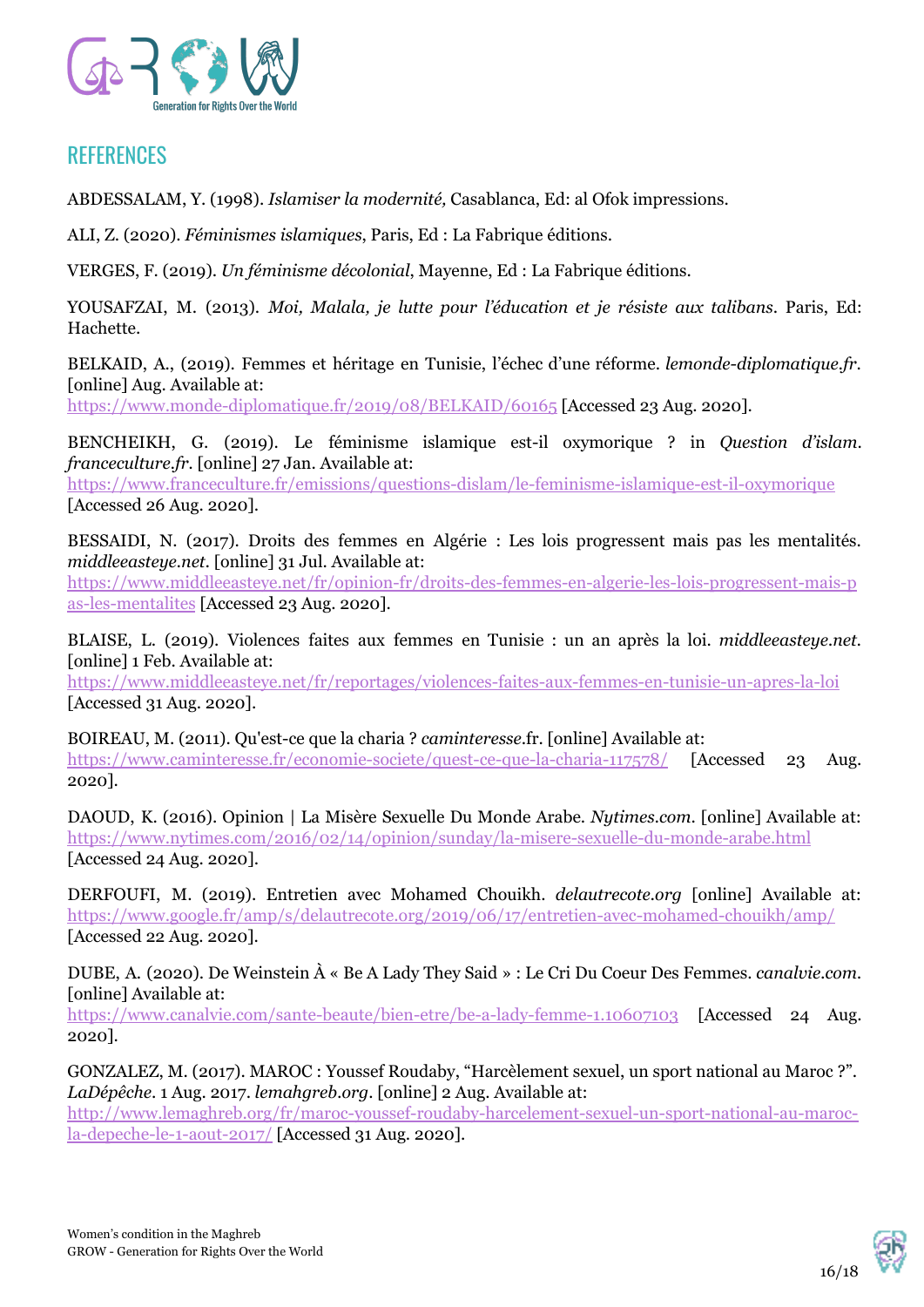

JAMALI, Y. (2017). Marocaines, au péril de la modernité. *leconomiste.com*. [online] 15 Sep. Available at: <https://www.leconomiste.com/article/1017479-marocaines-au-peril-de-la-modernite> [Accessed 31 Aug. 2020].

LAGARDE, Y. (2019). Le féminisme décolonial selon Françoise Vergès. *[franceculture.fr](https://www.franceculture.fr/societe/le-feminisme-decolonial-selon-francoise-verges)*. [online] 21 Mar. Available at: <https://www.franceculture.fr/societe/le-feminisme-decolonial-selon-francoise-verges> [Accessed 25 Aug. 2020].

LAMLILI, N. (2017). Maroc : Les chiffres alarmants des violences faites aux femmes – Jeune Afrique. [online] *jeuneafrique.com.* 23 Aug. Available at:

[https://www.jeuneafrique.com/467656/societe/maroc-les-chiffres-alarmants-des-violences-faites-aux-fe](https://www.jeuneafrique.com/467656/societe/maroc-les-chiffres-alarmants-des-violences-faites-aux-femmes) [mmes](https://www.jeuneafrique.com/467656/societe/maroc-les-chiffres-alarmants-des-violences-faites-aux-femmes) [Accessed 22 Aug. 2020].

LEVENSON, C. (2017). Les femmes musulmanes sont désormais presque aussi éduquées que les hommes. *Slate.fr.* [online] Available at:

<http://www.slate.fr/story/132983/femmes-musulmanes-education> [Accessed 26 Aug. 2020].

N.D. (2015). Est-ce que le mari a le droit de frapper son épouse ? *actu-maroc.com.* [online] 28 Nov. Available at:

<https://www.actu-maroc.com/est-ce-que-le-mari-a-le-droit-de-frapper-son-epouse/> [Accessed 31 Aug. 2020].

N.D. (2016). La justice tunisienne valide le mariage d'une fille de 13 ans et du violeur dont elle est enceinte. *[francais.rt.com.](https://francais.rt.com/international/30643-justice-tunisienne-autorise-mariage-fille-13-ans-homme-mise-enceinte)* [online] 14 Dec. Available at:

[https://francais.rt.com/international/30643-justice-tunisienne-autorise-mariage-fille-13-ans-homme-mi](https://francais.rt.com/international/30643-justice-tunisienne-autorise-mariage-fille-13-ans-homme-mise-enceinte) [se-enceinte](https://francais.rt.com/international/30643-justice-tunisienne-autorise-mariage-fille-13-ans-homme-mise-enceinte) [Accessed 26 Aug. 2020].

N.D. (2019). Agressions sur la voie publique : les chiffres de la DGSN. *lesiteinfo.com*. [online] 19 Sep. Available at:

<https://www.lesiteinfo.com/maroc/agressions-sur-la-voie-publique-les-chiffres-de-la-dgsn/>[Accessed 22 Aug. 2020].

N.D. (2019). HISTOIRE - Tahar Haddad, militant et féministe d'avant-garde. *Lepetitjournal.com*. [online] 23 Apr. Available at:

[https://lepetitjournal.com/tunis/actualites/histoire-tahar-haddad-militant-et-feministe-davant-garde-5](https://lepetitjournal.com/tunis/actualites/histoire-tahar-haddad-militant-et-feministe-davant-garde-53811) [3811](https://lepetitjournal.com/tunis/actualites/histoire-tahar-haddad-militant-et-feministe-davant-garde-53811) [Accessed 23 Aug. 2020].

TANGUY, Y. (2017). Agression sexuelle collective au Maroc : "Quand on est une femme, on risque d'être harcelée ou violée à n'importe quel moment". *lci.fr*. [online] 24 Aug. Available at: [https://www.lci.fr/international/agression-sexuelle-collective-au-maroc-quand-on-est-une-femme-on-ri](https://www.lci.fr/international/agression-sexuelle-collective-au-maroc-quand-on-est-une-femme-on-risque-d-etre-harcelee-ou-violee-a-n-importe-quel-moment-tahani-brahma-2062206.html) [sque-d-etre-harcelee-ou-violee-a-n-importe-quel-moment-tahani-brahma-2062206.html](https://www.lci.fr/international/agression-sexuelle-collective-au-maroc-quand-on-est-une-femme-on-risque-d-etre-harcelee-ou-violee-a-n-importe-quel-moment-tahani-brahma-2062206.html) [Accessed 22 Aug. 2020].

ZAOUI, A. (2017). Le corps féminin entre beylek et habou. *liberte-algerie.com.* [online] 17 Aug. Available at:

<https://www.liberte-algerie.com/chronique/le-corps-feminin-entre-beylek-et-habous-392> [Accessed 31 Aug. 2020].

Dr. AL AJAMÎ. (2018). Egalité homme-femmes selon le Coran et en Islam. *alajami.fr.* [online] 25 Jan. Available at:

<https://www.alajami.fr/index.php/2018/01/25/egalite-homme-femme-selon-le-coran-et-en-islam/> [Accessed 31 Aug. 2020].